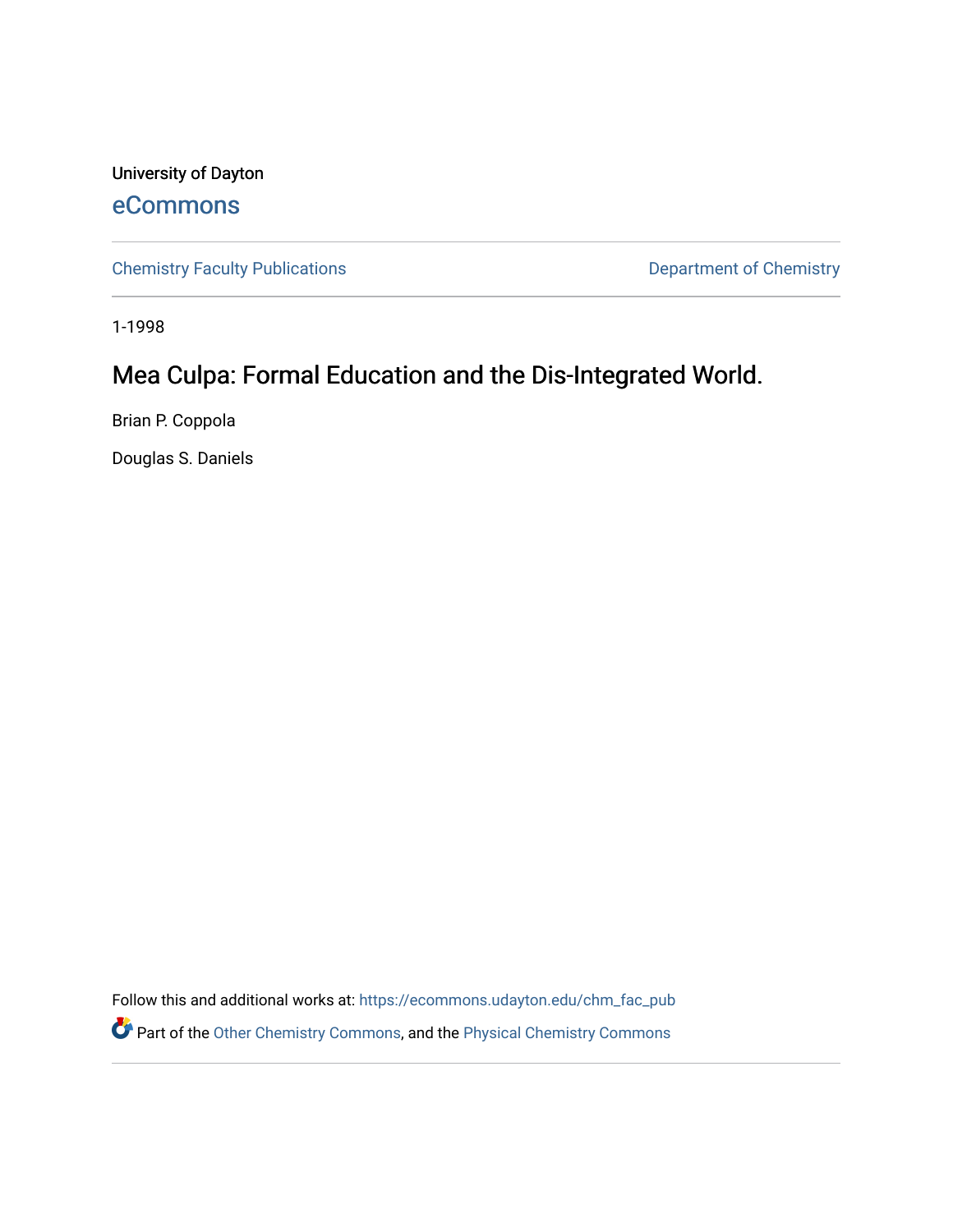## **Mea Culpa: Formal Education and the Dis-Integrated World**

Brian P. Coppola and Douglas S. Daniels Department of Chemistry The University of Michigan Ann Arbor, Michigan 48109-1055 USA

ABSTRACT: Formal education has removed itself so far from any truly integrated view of the Natural World that fragmentation and certainty are prevailing ethics. Technological progress has resulted in increased specialization within academic disciplines and their concurrent separation from each other. Knowledge is extracted from a fully integrated world, but is examined and defined by the "dis-integrated" world of the compartmentalized university. In practice, a science education is still defined by most curricula as the mastery of some corpus of facts. In the conflict over content, value-based and integrative (critical) reasoning issues were among the first casualties. Education is not a neutral activity, and we have addressed the relationship between re-integrated, value-centered instructional goals and actual classroom practice in introductory science. This essay represents the philosophical framework for further discussions and recommendations about curriculum design and educational objectives.

> *The students of Magritte can teach the students of Einstein that "H2O" is not, in fact, water, but only its representation.*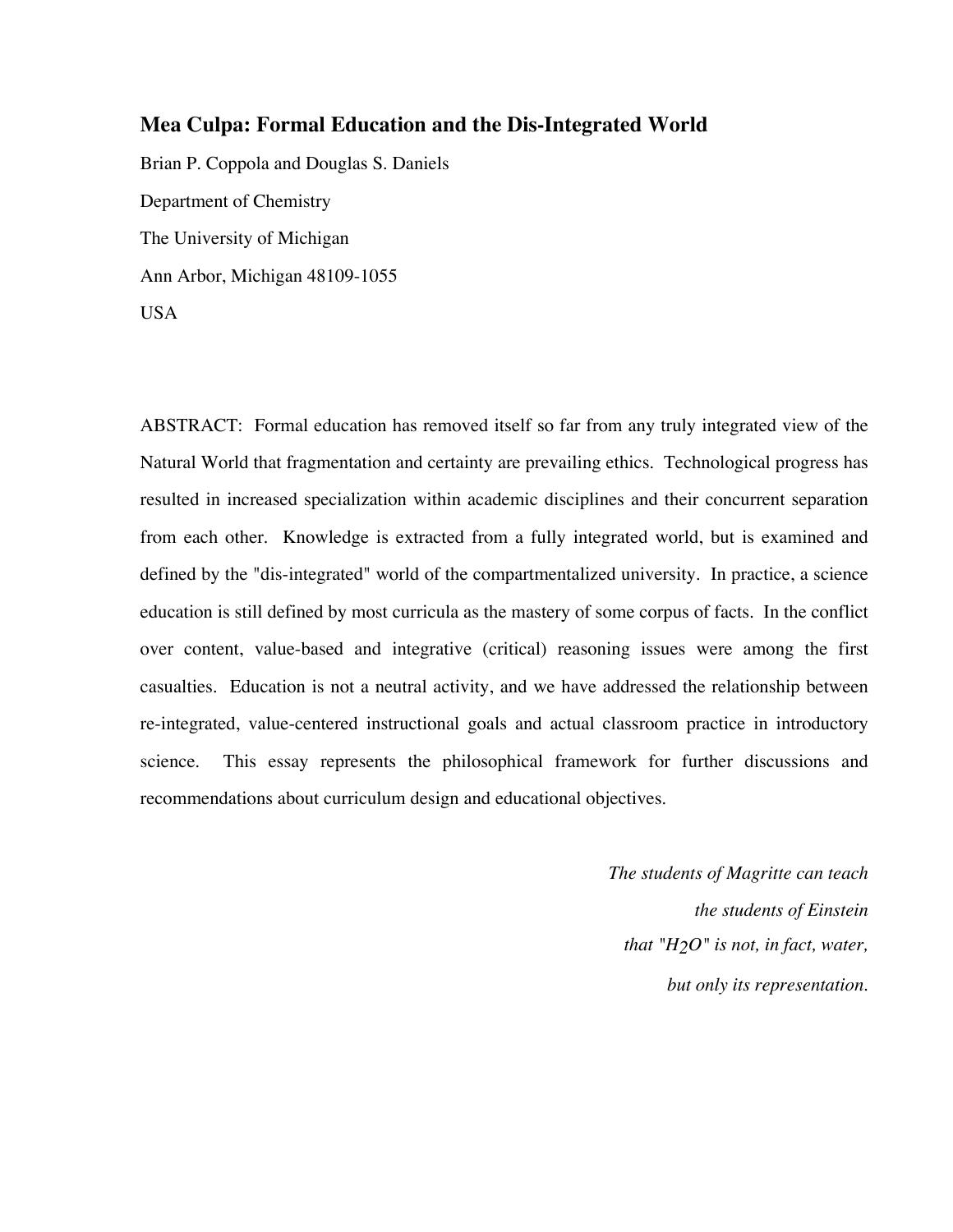#### WHEN EINSTEIN MET MAGRITTE

In 1995, an international conference titled "Einstein meets Magritte" was convened to address whether any basis for a unified world view for intellectual pursuit might be articulated, jumping off from the putative conflict between technological progress (symbolized by physicist Albert Einstein, 1879-1955) and humanistic perspectives (symbolized by surrealist René Magritte, 1898-1967). The meeting provided for a dialogue between scholars from "Einstein's world" (conscious ordering of the physical and social world; the production of knowledge and technology) and "Magritte's world" (life outside of and beyond the instruments and objects of technology; the production of sensations and revelations). The conference attracted our attention [1] because we have been recently looking at education from the viewpoint that there are unifying instructional objectives, or "metacurricular goals", for students that occur within the context of the individual, specialized courses they take. One of our core beliefs is that there are overarching values and skills that can only be achieved through the interaction of multiple perspectives, regardless of whether they originate in Einstein's world or in Magritte's. "Integration of knowledge bases" is a common rhetoric, serving everything from a tacit architecture in *The Sciences*, a periodical where Einstein meets Magritte on a bimonthly schedule, to an explicit recommendation from researchers in pedagogy and curriculum design. However popular "integration" is, we propose that "re-integration" is a better choice. We are inclined to think of the world as an integrated and unified whole that has continued to be disintegrated (and appropriately so) through the normal process (progress) of intellectual inquiry. Whatever form re-integration or unification takes, it needs to reconcile (a) the nature of progress that dis-integrates the world and (b) the manifestation of both more and less complex representations for the dis-integrated aspects of the world that, when free of disciplinary constraints, point to an underlying commonality. Our system of higher education sits in an uncomfortable position: it is both the tool and formal construct of dis-integrated knowledge, its disciplines are the pathways along which we direct young learners away from more integrated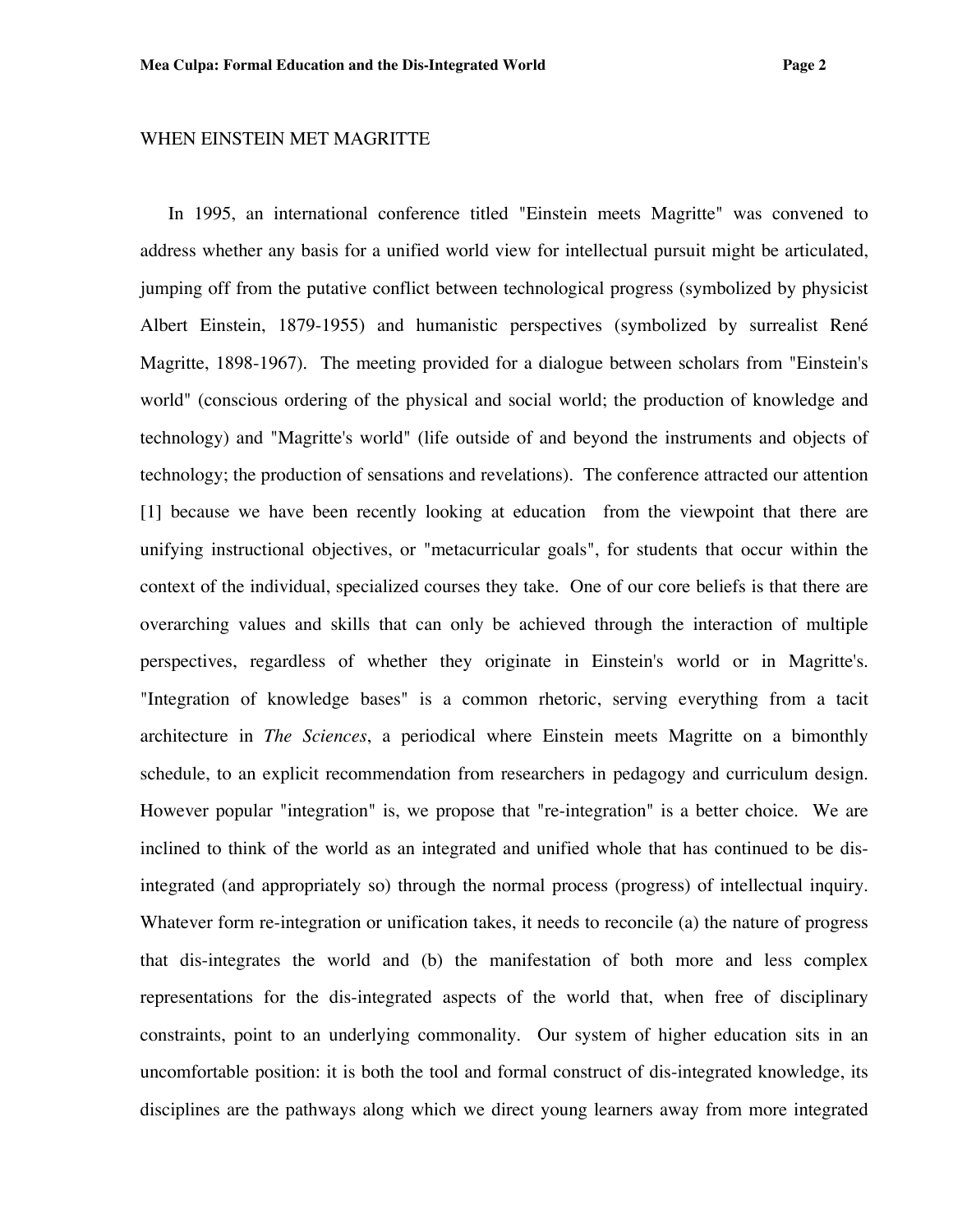worldviews, and yet it is the place where a deep understanding of underlying commonalities should be accessible through the highly contextualized disciplines that make up the modern academy. Hence, mea culpa: an ironic apology.If Einstein does not speak the same language as Magritte, or if they seem to describe different worlds, then it is because either they or we learned it to be so.

The consequences of any conclusions and recommendations about reintegrating the world need to be addressed in the context in which the majority of individuals develop their intellectual identities: in their formal educaton. A mother's practical reaction to the consequences of technological progress upon education can be found in a letter of comment to *Science'84* magazine [2].

"When my six-year-old learns that we heat the house with forced air, she immediately wants to know who is forcing the air, where natural gas comes from, and how it got stuck underground. Then she asks, 'If we didn't have natural gas, would we die in winter?' There you have geology, engineering, physics, and biology, all together in a logical hierarchy of concepts and facts.

But a few years from now, my daughter will be studying the structure of earth's crust, combustion, hydraulics, and the classification of living beings - all in different years and quarters, neatly separated, tested, and graded."

Wellinghoff's concern centers on the consequences of technological progress on education, and its echos can be heard from many different directions: as often from Einstein's world, where scientists bemoan the ability of the general citizenry to make informed decisions about technological issues, as from Magritte's world, where humanists worry that our new technologies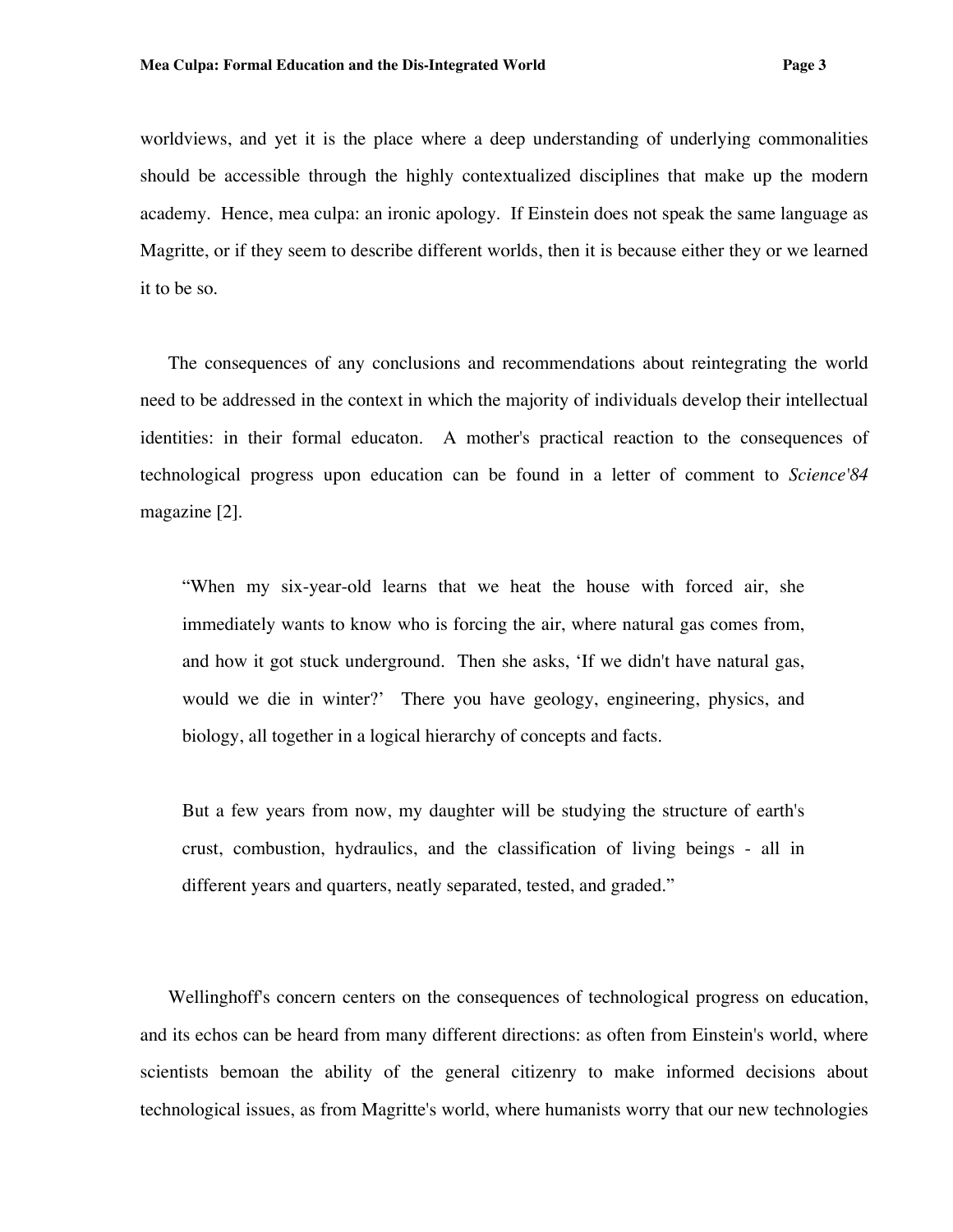have been created in a moral vacuum, at a rate that has surpassed the development of skills with which to deal with them. As tempting and typical it is to view the "dis-integration of knowledge" in terms of only discouraging outcomes, it is also unfair. After we take account of how the negative outcomes have affected education, we will present a prospectus that not only resolves the conflicts created by rapidly emergent systems, but also reveals a way to make use of the disintegrative process.

## THE DIS-INTEGRATION OF KNOWLEDGE

#### I. Dis-Integration's Arrow: Specialization to Compartmentalization to Separation to Isolation.

Definition and distinction are natural features of emergent systems.<sup>1</sup> Along the path of inquiry, specialization occurs when physical or intellectual constraints limit an individual or group to make progress in an area of investigation. Once specialization occurs, however, we contend that the compartmentalization that ultimately leads to isolation is only one of many possible consequences. Separation persists because it is a natural process that accompanies intellectual progress. In the institutional academic culture, separation can also be driven by external pressures such as resource allocation or anything else that can bring an advantage to one group over another. Clearly defined separations, once made, invite ranking, competition, and a drive toward self-preservation by educating the next generation to the discriminating realities of "them" and "us". Isolation is the last stage of dis-integration. Biologically speaking, reproductive incompatability is the strongest isolation mechanism [3]. Perhaps this is equally true in some academic societies, where joint efforts between individuals from separate cultures, say a faculty member in the science college and one in the education school, are actively discouraged, and where one of the primary metaphors for collaboration is intended to be a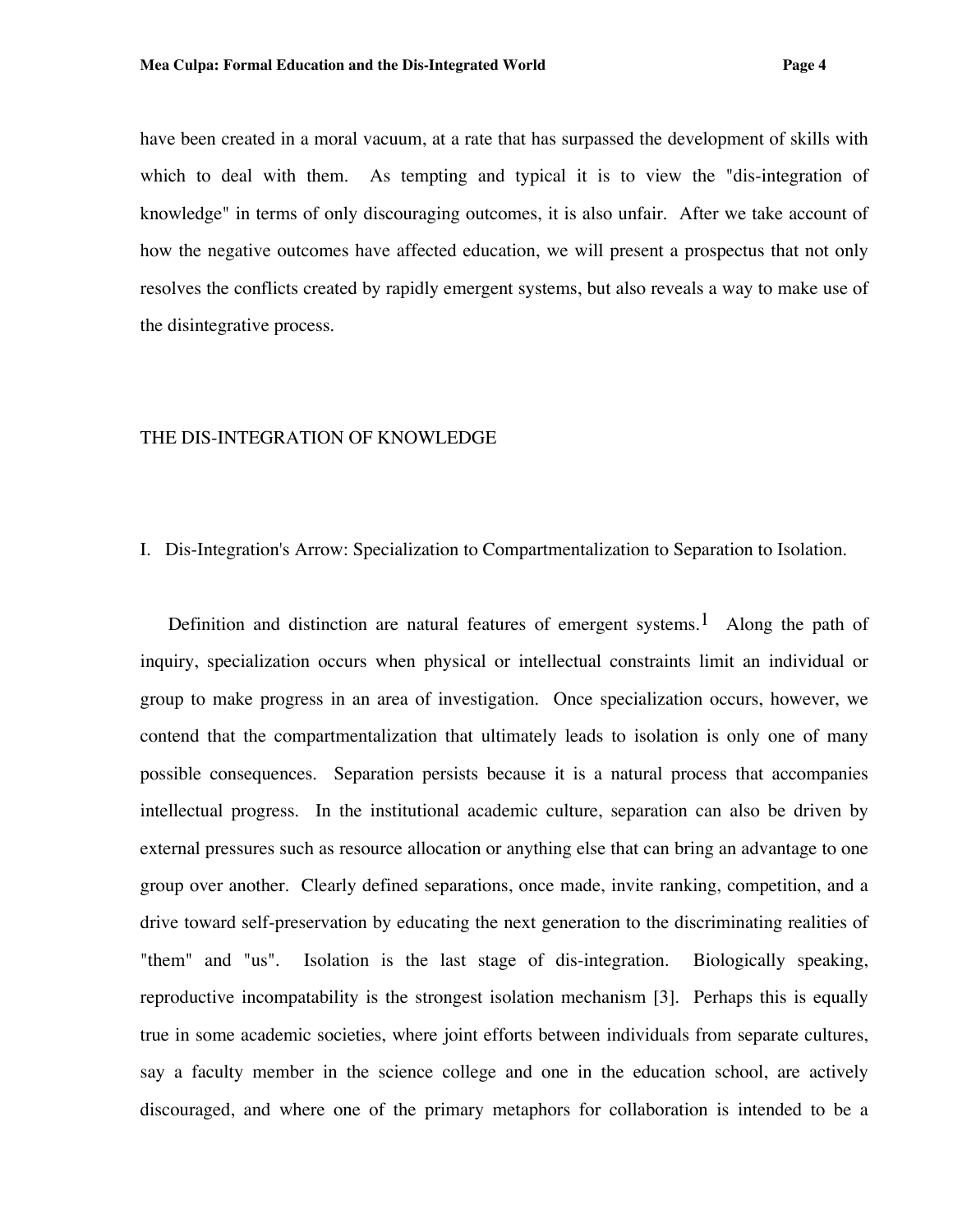disphemism [4]: "...getting into bed with...". There are numerous examples of this concept. A common criterion for a positive tenure decision within an academic department is whether a faculty member is in the position to "propagate themselves" by educating their own students. Reproductive incompatibility between two fields becomes complete when no one can be trained in both fields and, like a self-fulfilling prophecy, there are evidently no faculty to do the training because there was no way to train them. The strategy is extremely effective: isolation is achieved after only one generation. Perhaps this efficacy reflects the perceived danger implicit in a more open intellectual ecology. Integrative unions can produce monsters (new ideas) as "offspring" that threaten the peace (status quo) in the Village.

The story of science education in the United States is a case in separation that follows the history in Europe. Through the period ending in the late 1800's, training in "science" or "natural science" was most common. There were simply not enough faculty of any given *specialization* to make individual disciplinary distinctions rational. When the University of Michigan moved to Ann Arbor in 1837, the divisions that made sense were Medicine, Law, Engineering, and the department of Literature, Science and the Arts (LS&A). In 1856, the first free-standing building at a state university devoted to laboratory instruction in chemistry was completed in Ann Arbor [5]. During the late 1800's and early 1900's, individual departments and courses of study leading to specialized undergraduate degrees in chemistry, biology and physics emerged within the School (now, College) of LS&A and all around the country. Today, at some institutions, there are still Natural Science divisions without specific departments, generally those with lower numbers of faculty where the threshold level for separation's benefit has not been reached.

By the 1960's, emergence in "Biology" caused the significant linguistic shift to the more inclusive "Biological Sciences". At most Universities, now, departments and programs of biology are fragmented in their missions; at some schools, these fragments have formally separated into departments that offer undergraduate and graduate programs in botany, anatomy,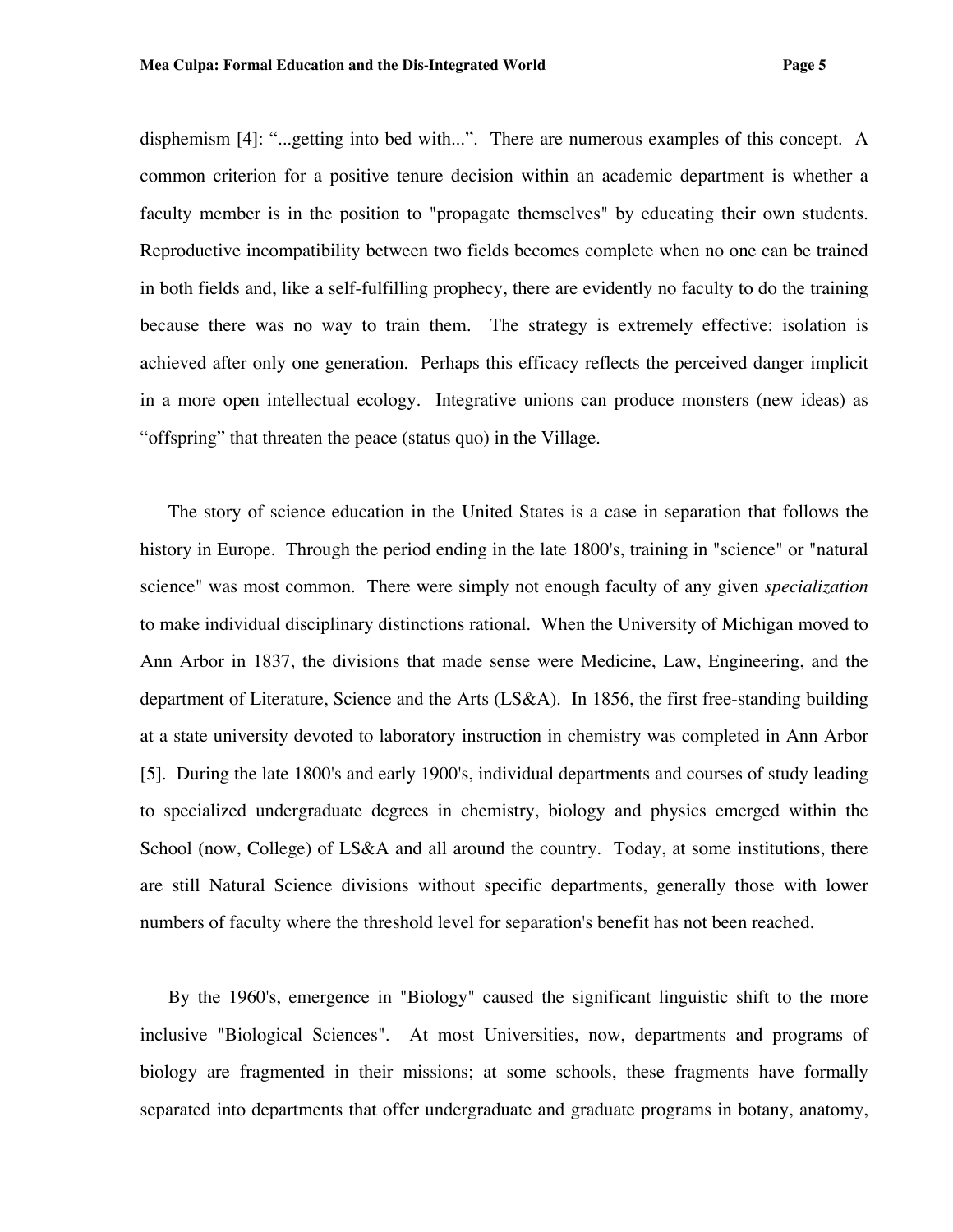zoology, and cell biology, for example. This specialization stress can be seen in chemistry departments in the 1990's, where "chemistry" programs are beginning to be called "chemical sciences", and where major units of interdisciplinary alignments such as materials science and bio-related chemistry are redefining the traditional subdisciplines. Comprehensive undergraduate instruction in the traditonal areas of analytical, inorganic, organic and physical chemistry is virtually impossible within the two or three semesters allocated to each of them. In many of the European universities, departments of chemistry have long since given way to more specialized departments of organic chemistry, inorganic chemistry, chemistry didactics, and so on.

As Roald Hoffmann<sup>1</sup> reminded us, the natural origins of separation favor its occurrence. How the resulting isolated entities will interact is uncertain. In the educational system that worries Wellinghoff, students learn that intellectual and rhetorical separations characterize the disintegrated academy. As they adopt their intellectual identities, students also learn that a great deal of time is spent on the idea that "our" viewpoint is somehow a better or more enlightened one than "theirs". Idiosyncratic representational systems, such as drawings for molecular structures or any other jargon, can serve to exclude the uninitiated like any secret code used by a covert group. Language does not need to be invented in order to support exclusion, either, since redefining exisiting words is even easier to  $\alpha$  =  $\alpha$  Put a musician, a surgeon, an analytical chemist and a cognitive psychologist in a room and ask them to define the word "instrument"; they are as likely to debate how much better the word is suited to their personal application as they are to agree to the multiplicity of language. Many times, in fact, the same word is used in different contexts to carry the same underlying idea, which makes any debate even less rational. It is worth reflecting on the how the the words "culture" and "colony" are used to describe both sociological and biological constructions. Indeed, without the proper points of reference and a timescale, the growth of various cultures within the Univeristy of Michigan (Figure 1) exhibit patterns of development and specialization that reminds an observer of the view of cultures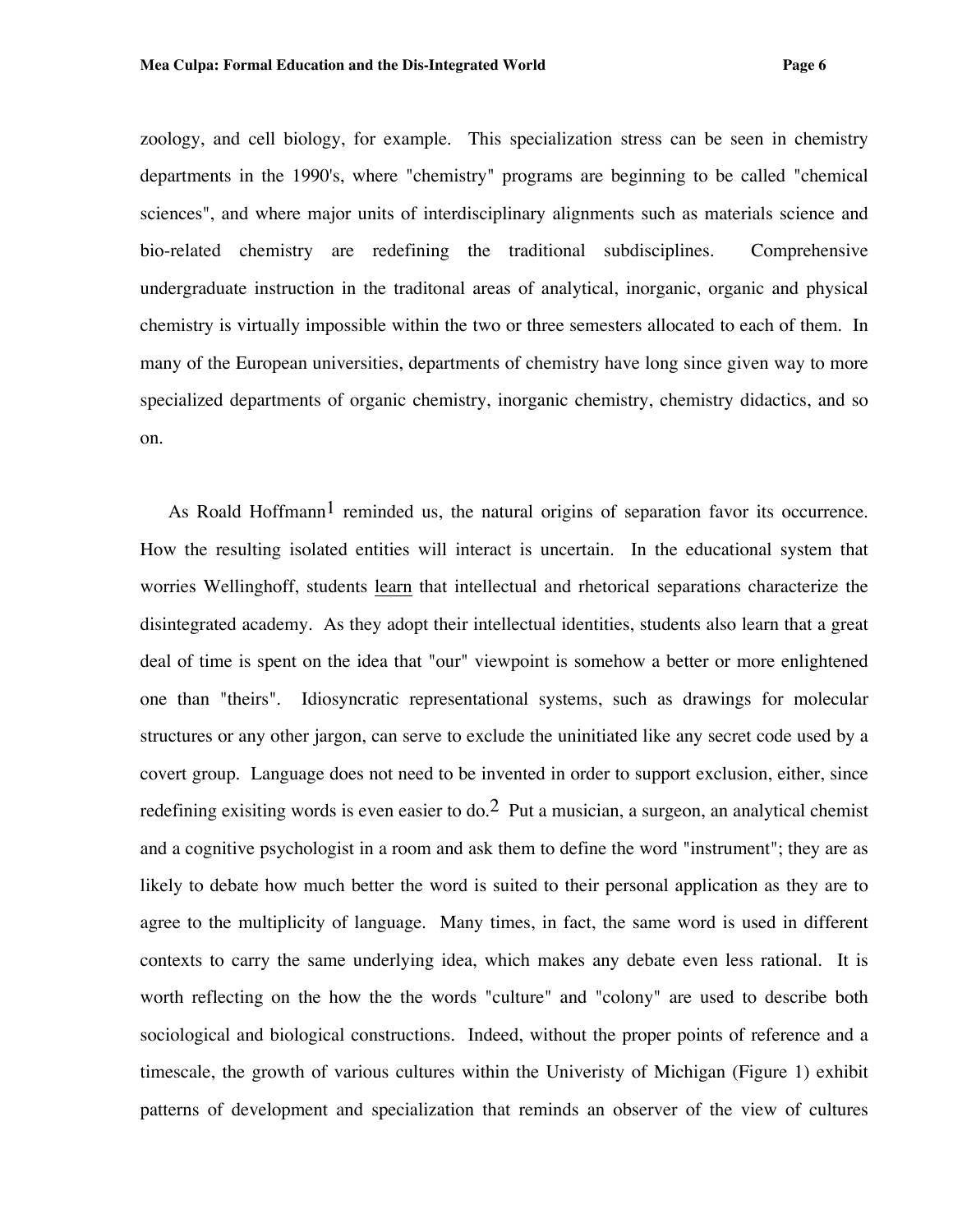within a Petrie dish. Academic units compete for entitlements, physical space, and financial resources in a way that encourages differential distinctions to be clarified and championed: " 'We' deserve our budget increase or raise because of the greater value we provide over 'them'."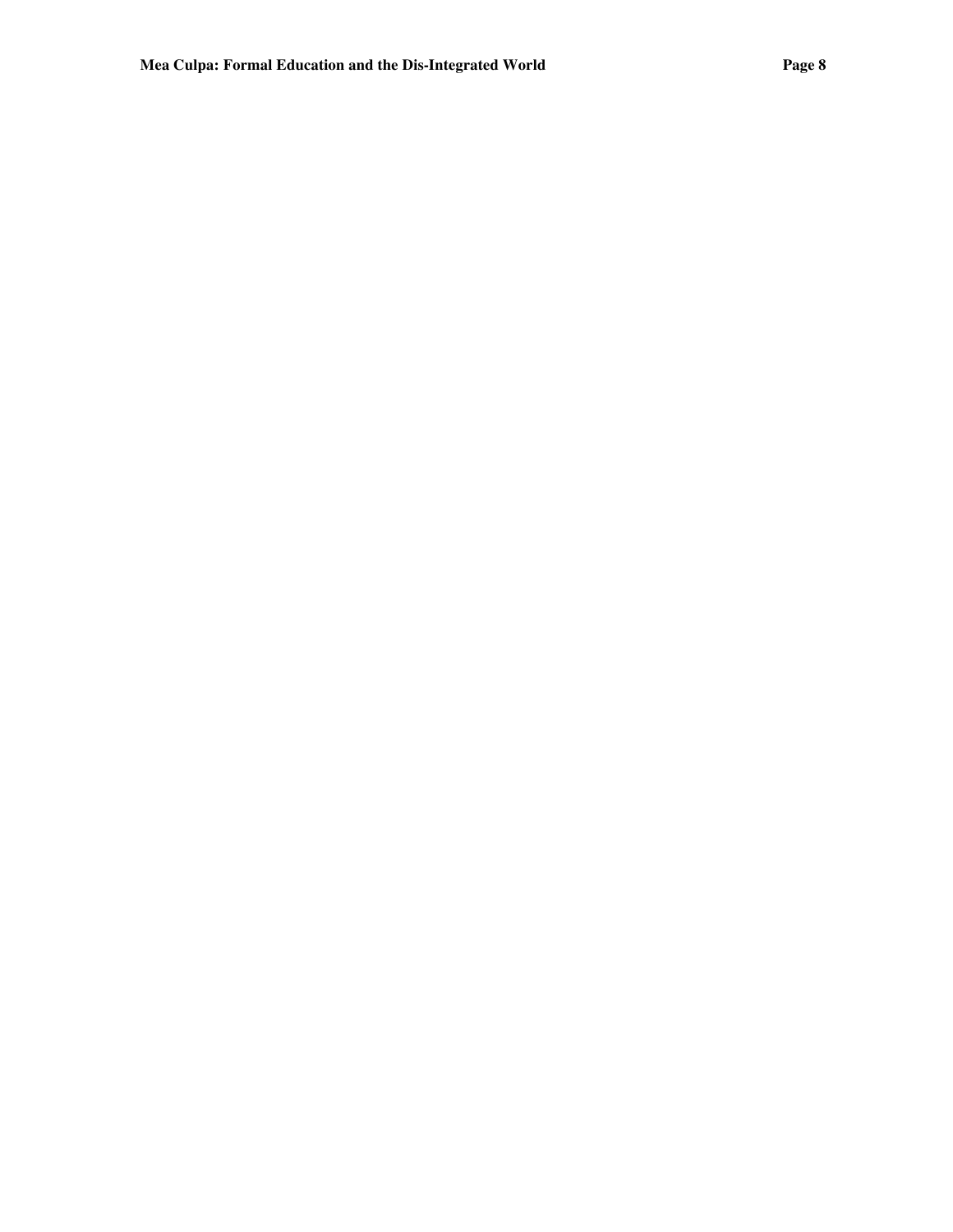Particularly when budgets are tight! However naturally separation occurs in response to the stress of specialization, competitive compartmentalization that leads to isolation is still a learned perspective. Eldredge [6] has addressed the decoupling of our physical and cultural evolutions, and the impact on our physical evolution resulting from our increasing reliance on cultural imperatives, which he explicitly defines as learned behaviors.

#### II. The Sterilization of Science

The consequences of "separation" on science education have been profound. Over time, technological progress has only exaggerated the dispassionate, objectivist vision of scientific practice. Separation has slowly stripped away the clearly value-laden dimensions of science from formal science education. The existence of historical, philosophical, sociological, linguisitic, and moral considerations, if not ignored completely, are minimized as significant arbiters in decision-making. In those cases when history does appear, it often does so in neatly isolated and easily neglected textbook side-bars (Figure 2) [7]. The philosophy and sociology of science are defined by the action of scientists, but only described, in large part, by philosophers and sociologists from a place so rhetorically distant that translators are necessary for scientists to participate in the conversation. These distances also make integrative instruction difficult precisely when it would be the most beneifical: during the formative professional training periods. We do not mean to imply that science is therefore practiced without any historical, philosophical or moral imperatives. Just the opposite: like it or not, the world is an integrated whole, and it is a decision born from ignorance or neglect to deny the explicit inclusion of these linked perspectives. There has been some noteworthy progress over the last few years to incorporate the ethical decision-making dimension during the professional training of research scientists [8]. Somewhat ironically, however, a prime motivation has been a simple injunction from the National Institutes of Health: no training in ethics means no funding. One goal in our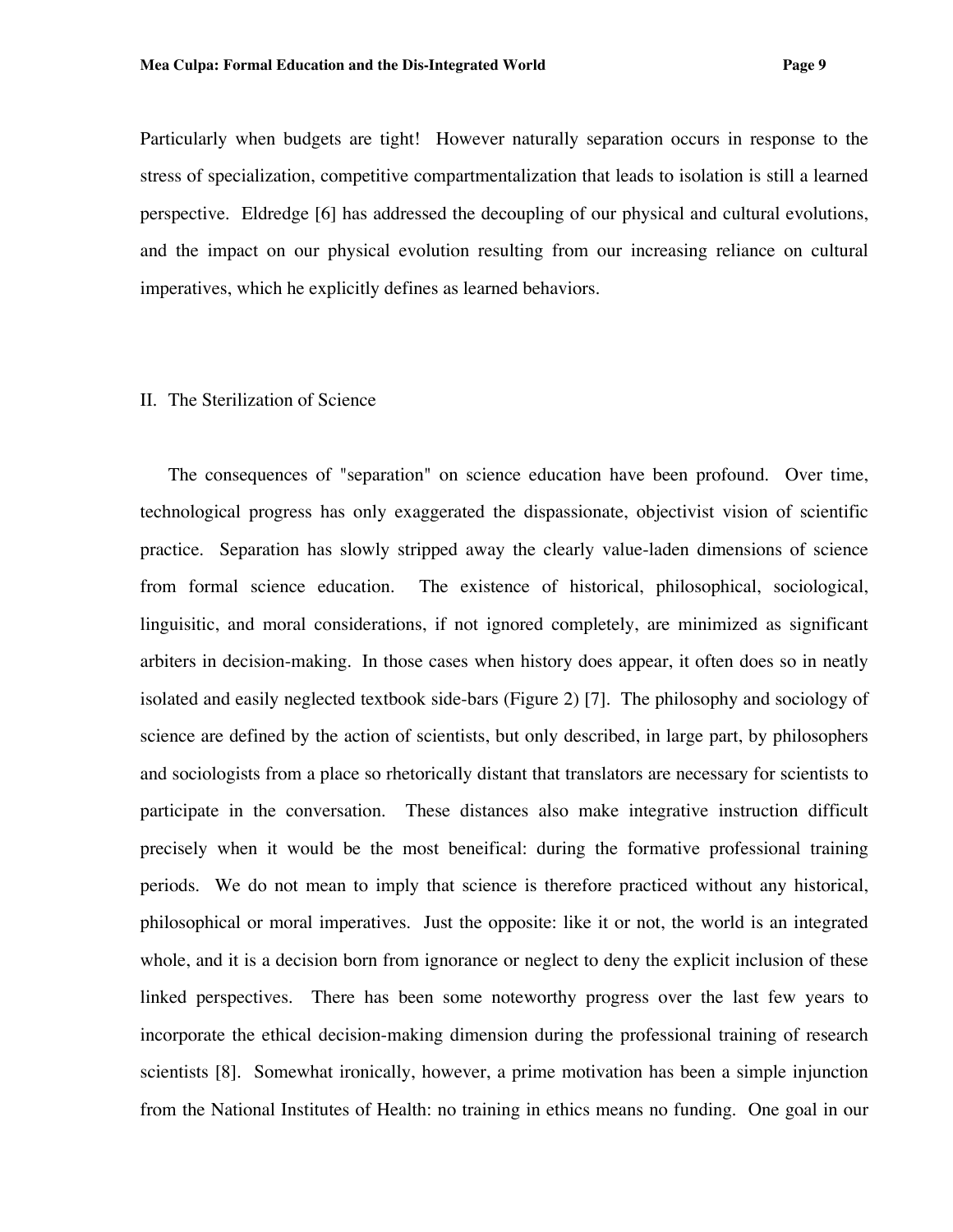teaching, then, has been to integrate historical, philosophical and linguistic aspects of scientific activity along with the factual information. We have also incorporated analysis of ethics case studies<sup>3</sup> as part of a structured study group program, which is described in more detail elsewhere [9]. By making these perspectives a part of our teaching, we find that we provide a rich array of entry points through which students can make integrative connections in their learning. By emphasizing the fundamental narrative (story-telling) aspects of science, we have had our best success in demonstrating to new learners that they can, indeed, participate too.



**Figure 2. Instructional Isolationism in History and Chemistry**

## III. Formal Education: Fragmented and Certain

Within departments, thorough training in traditional subdisciplines is increasingly difficult; and in the introductory "survey" courses, dis-integration continues: many contemporary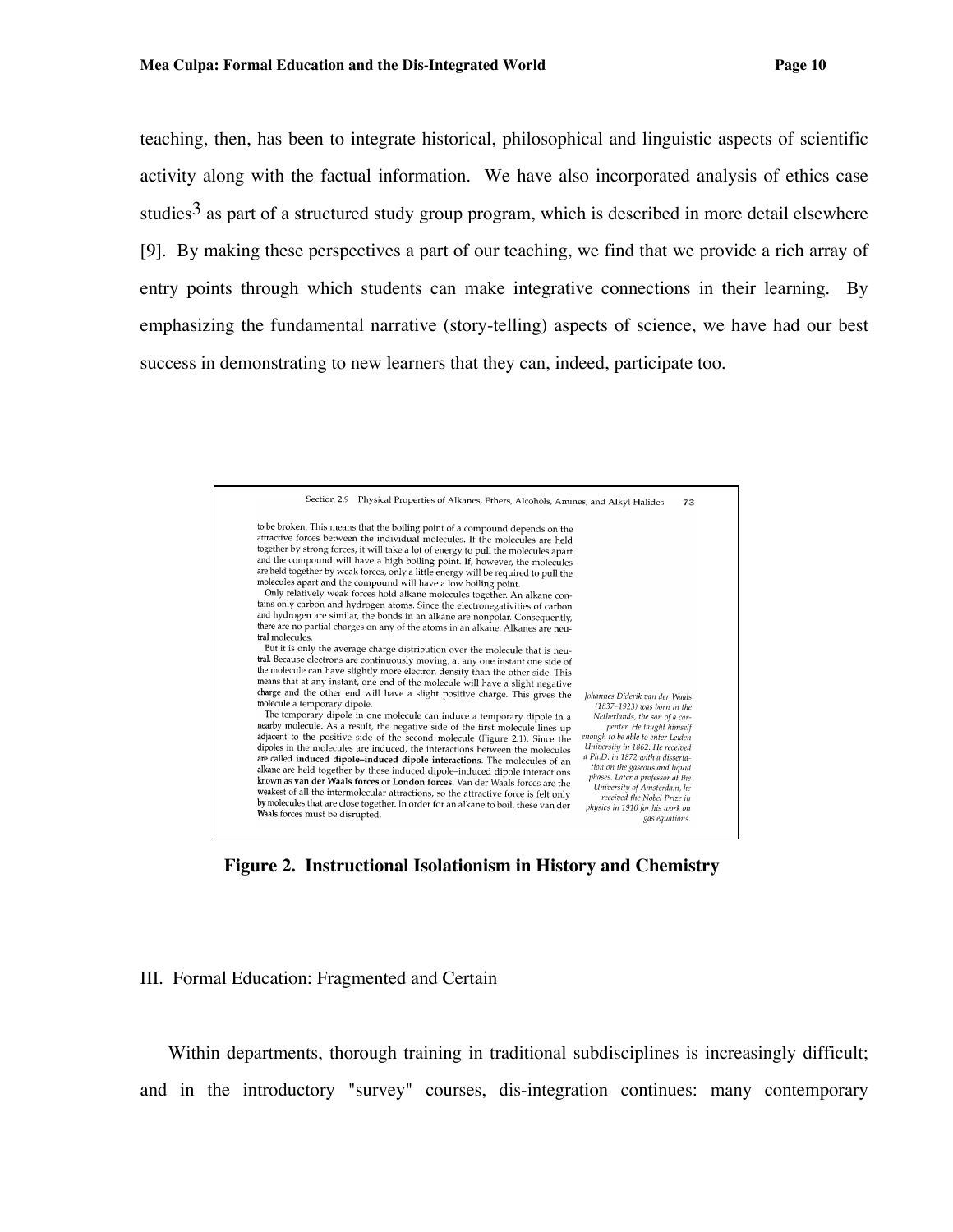innovations seek to formally "modularize" or compartmentalize topics from one another. Textbook and examination questions routinely indentify the major topic for students, relieving them from developing their own identification skills. The current mood in publishing is to promote the literal use of computer and text modules, with an explicitly stated goal of customizable, teacher-proof instruction.

Ultimately, education is an important topic in discussions about integrative perspectives because they are things that need to be actively learned, the same way, we contend, that the disintegrative perspectives are developed. In Wellinghoff's world, formal education is a fragmented and certain enterprise, and keenly so in science instruction. There is an antithetical relationship between this state and the themes of both unity and uncertainty that sit at the core of an integrated world view. Although instruction alone cannot produce a re-integrated world, it is impossible to imagine how it can occur with participants who learn that intellectual compartmentalization, isolation, and competition are inevitable. As Pogo said, "We have met the enemy...".

## PROSPECTUS FOR EDUCATION IN AN INCREASINGLY RAPID EMERGENT SYSTEM OF KNOWLEDGE

1. Choosing between (re)unification and maintaining fragmentation

If the "Dis-integration of Knowledge" has these outcomes, and if they are as discouraging as we think they are, then what are the choices for education in the fallout from the information explosion?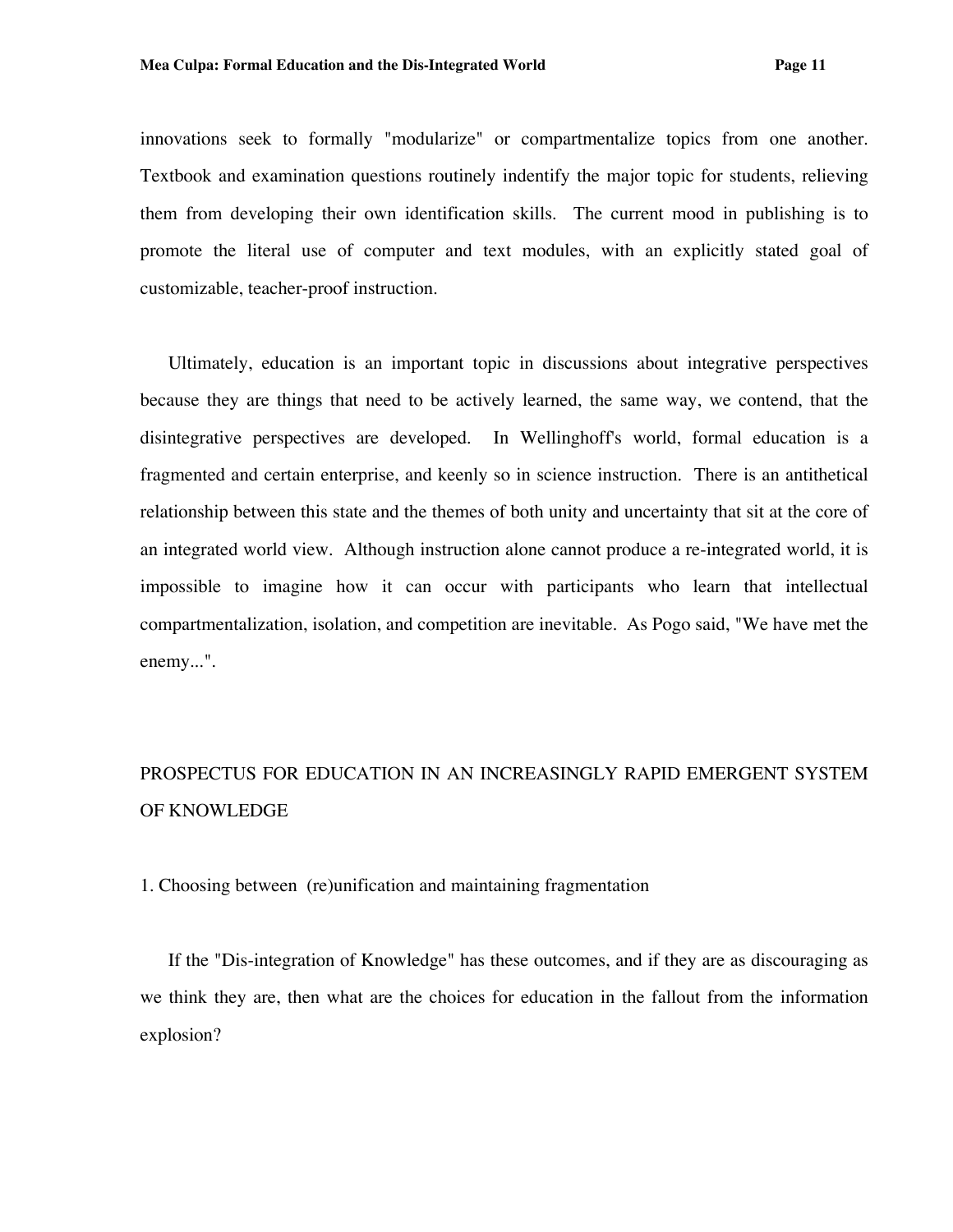Choice A: Throw up your hands and quit. Perhaps we should accept the disintegrative consequences of compartmentalization as inevitable. Perhaps we can only appreciate the intellectual value of an increasing array of highly specialized inquiry through highly trained professional participation. Although we do not intend to indict any particular group, the following statement from a "first day of class" talk in an undergraduate physical chemistry course sums up the essence of just giving up: "If you are not going to be a theoretical chemist, then it does not matter very much if you get the point of this course..." Another defining aspect of curriculum debates in the late 20th Century is "content obsession" [10], and the belief that there are sets of indispensable facts that must be shared in order to be considered educated (the "cultural literacy" movement). This is directly related, in our view, to the intellectual arrogance that accompanies an education that has occurred deep within a tightly focused compartment. We do not seek to deny the intrinsic value embedded in the deep understanding of a subject, nor do we take exception to the idea that a discipline's "cultural identity" depends on shared understandings and at least some set of interesting facts and concepts. To us, the flaw in this choice is it's implicit ignorance of the integrated, pluralistic ("multicultural") nature of inquiry [11].

Of course, we prefer a second choice.

Choice B: Reintegrate the dis-integrated to recover overarching values. There are two significant aspects of reintegration that we wish to highlight.

(1) Reintegration is neither reduction nor de-evolution. The "reintegration" concept provides a valuable alternative to reductionism ([12], [13]) which seeks to unify complexity by describing disparate systems with a single representational system (such as mathematics), and also to deevolution, which would ignore the value of progress that creates complexity in favor of "simpler times." In a recent PBS production, "The Nobel Legacy", one critic of technological progress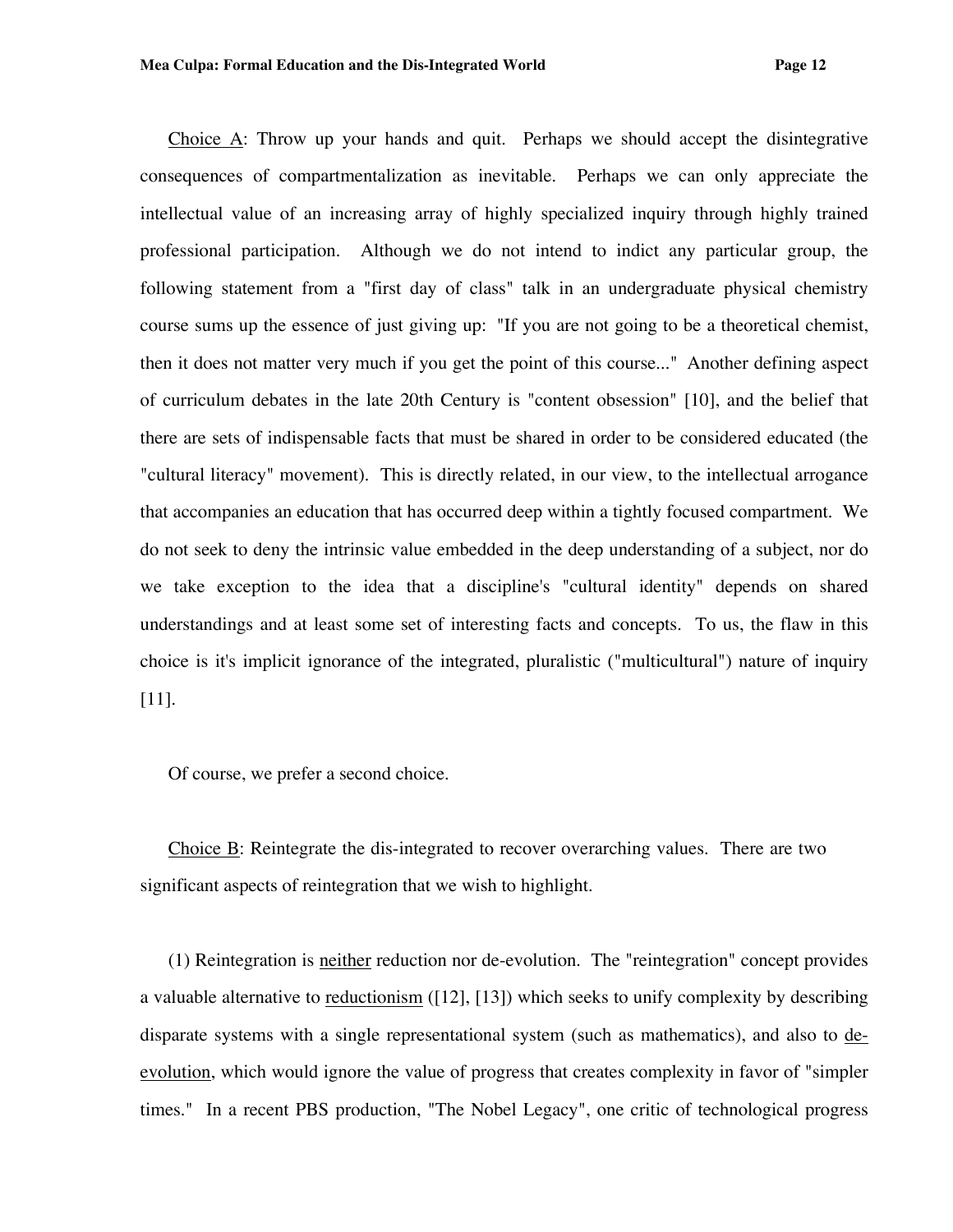was "skeptical about how chemistry is contributing to my humanity," and "now that we have filled the world with Styrofoam cups...maybe it's time we stopped forward movement [progress]" [14]. Dudley Herschbach, in the same production, reminded viewers not only that technology's Genies can never be returned to the bottle, but also that the Genie is not the problem in the first place, rather what we ask the Genie to do.

Years ago, Polanyi suggested reintegration as an alternative. He postulated that there might actually be advantages from a set of more thoroughly defined compartments, provided that one thinks explicitly about the relationships between them [15].

"The destructive analysis of a comprehensive entity can be counteracted in many cases by explicitly stating the relation between its particulars."

(2) Reintegration resolves the problems of dis-integration at many levels, including placing "intellectual pursuit", the construction of knowledge, at the core of a formal education. We see the differences between the disciplines as both valid and real, yet also as differences that are more like using different words to describe the same object. This does not devalue words, but appropriately moves the focus from the surface information (the words, or signifiers) to the relationship between information and meaning (the signified). In other words, although disintegrative progress creates more elaborate, albeit compartmentalized, descriptions of the world, taking these descriptions together should consequently be better at representing the core process, which we call intellectual pursuit. The disciplines are the "signifiers", intellectual pursuit is the "signified". According to an old Chinese aphorism, "When a finger points to the moon, only an idiot looks at the finger." Content obsession, metaphorically, is like "staring at the finger."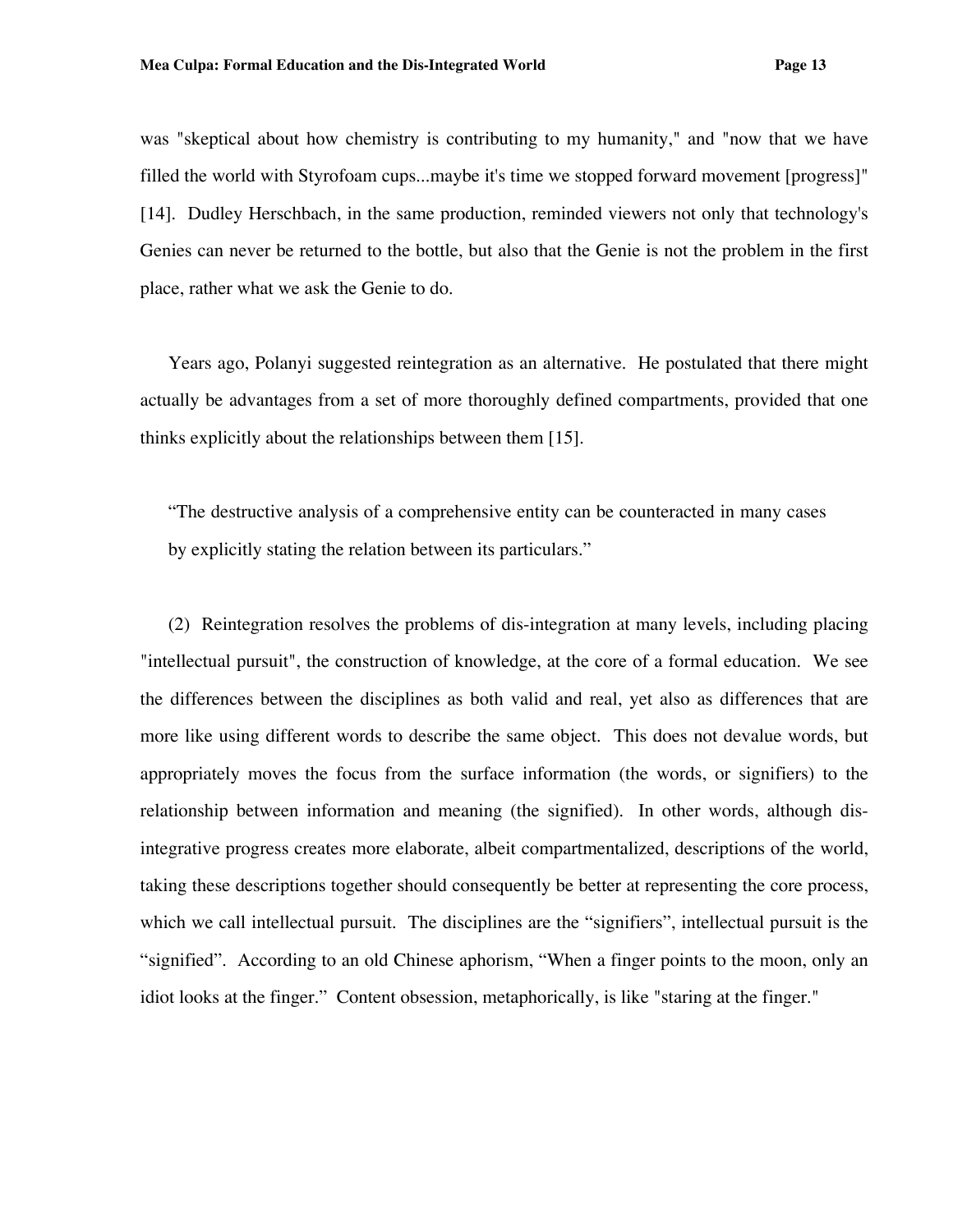#### 2. Education is not a neutral activity

Over a number of years, we have restructured our introductory chemistry instruction in ways that are consistent with the principles of a reintegrative perspective stated above [9]. Appropriately, many of the important results appear through incremental development and iterative reflection along with instruction in the subject matter. Although it is a difficult task to simply state a few strategies and then dissect methodologies out from a course where reintegration is a prevailing ethic, we can point to what we consider to be positive outcomes. During an exit interview conducted in 1994, for example, one of our students summarized his experience in our course in a way that reflects our metacurricular goals:

"We would start studying with a specific problem, but that would lead to underlying issues...friends don't just talk about the answers because we already have those in the book...*we didn't learn examples, we learned by example.*"

This statement reflects an important reminder for instructors about instruction: it is not a neutral activity. Goleman uses the word "character" to describe the basic psychological effects of intellectual development [16], as have we for moral development [17]. A sustained program of education inevitably affects the way a student looks at the world, and as a result it must have some effect on the student's character. Even if we educate poorly or the effect is small, the aggregate outcome on students is still significant, as are our responsibilities. We provide instruction in the attributes of our intellectual and moral lives, by example, with every decision we make and every action we take in the collaborative enterprise of education. In order to help attend to the more complex issues that arise in courses, we support the idea that instructors should think beyond a list of topics as a syllabus. In addition, or perhaps alternatively, a course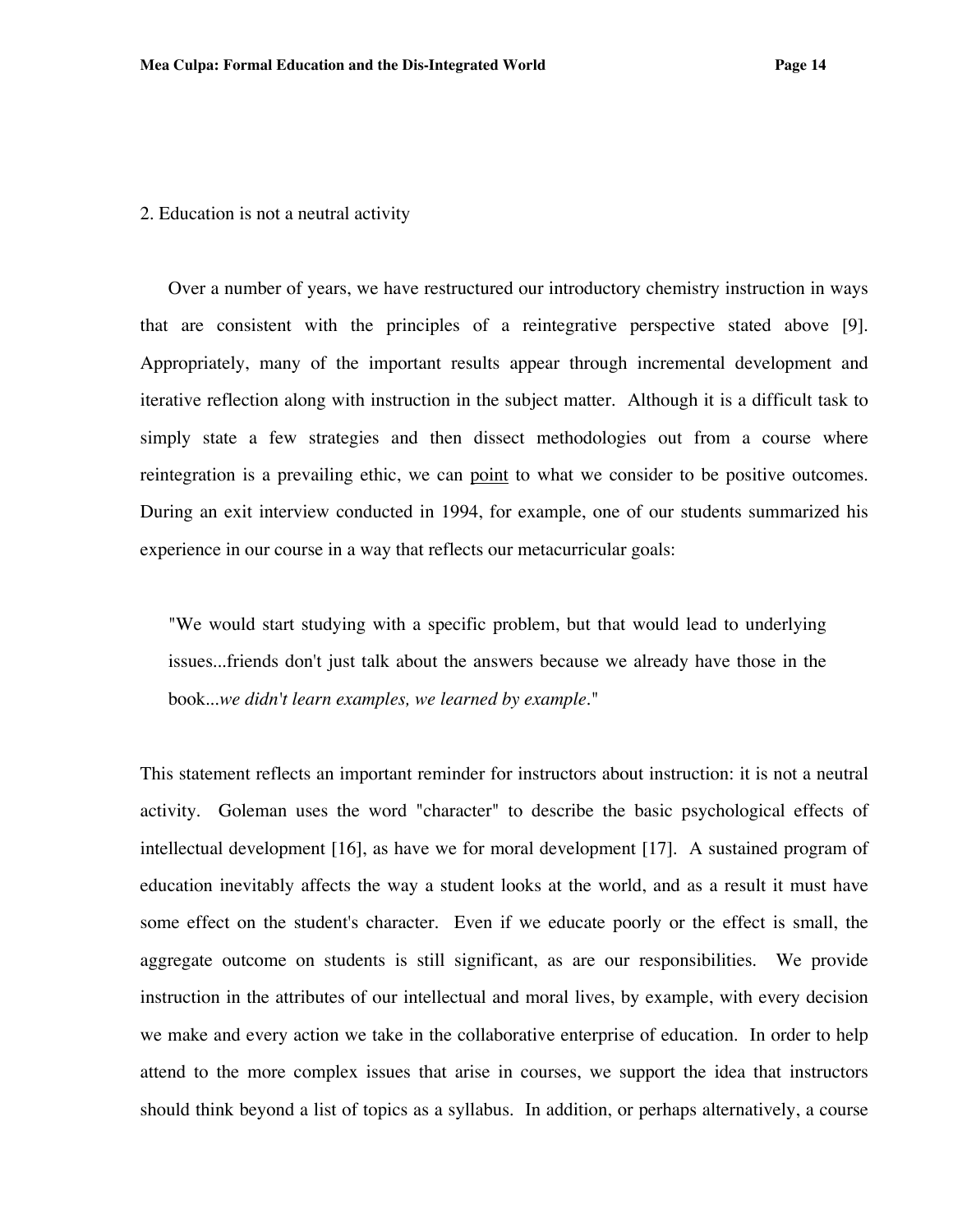can be described in terms of intellectual and professional goals and objectives that are intended to be delivered through a study of the factual material, the instructional strategies used to accomplish those goals, and annotated examples of the assessments that are used. At a minimum, even a set of examinations does a much better job of describing the expectations from a course than a list of topics does.

One implication of this expressed student awareness for instructors is that there are no valuefree environments. The minute you take responsibility for shaping an instructional environment, you also provide lessons in leadership, in how you relate to intellectual inquiry, and in the relationship between you, your discipline, and your discipline's place in the academy. Or, as we [17] have put it to faculty: "Like it or not, we are all moral philosophers."

## 3. Counteracting the destructive analysis of the Natural World

The following provocative view of emergent complexity in the Natural World (Figure 3) has constantly evoked a positive response from classrooms of students who are the products of disintegrated education. To students for whom factual content is perceived to be an end in itself, this Figure provides a jarring "big picture", an unfamiliar context in which Wellinghoff's daughter might find great comfort. We note with interest the examples of shared language that occur at comparable levels of complexity: "forces" of physics and "forces" of history, the "chemistry" we attribute to personal attraction, and the use of "culture" and "colony" mentioned earlier for both biological and sociological constructions.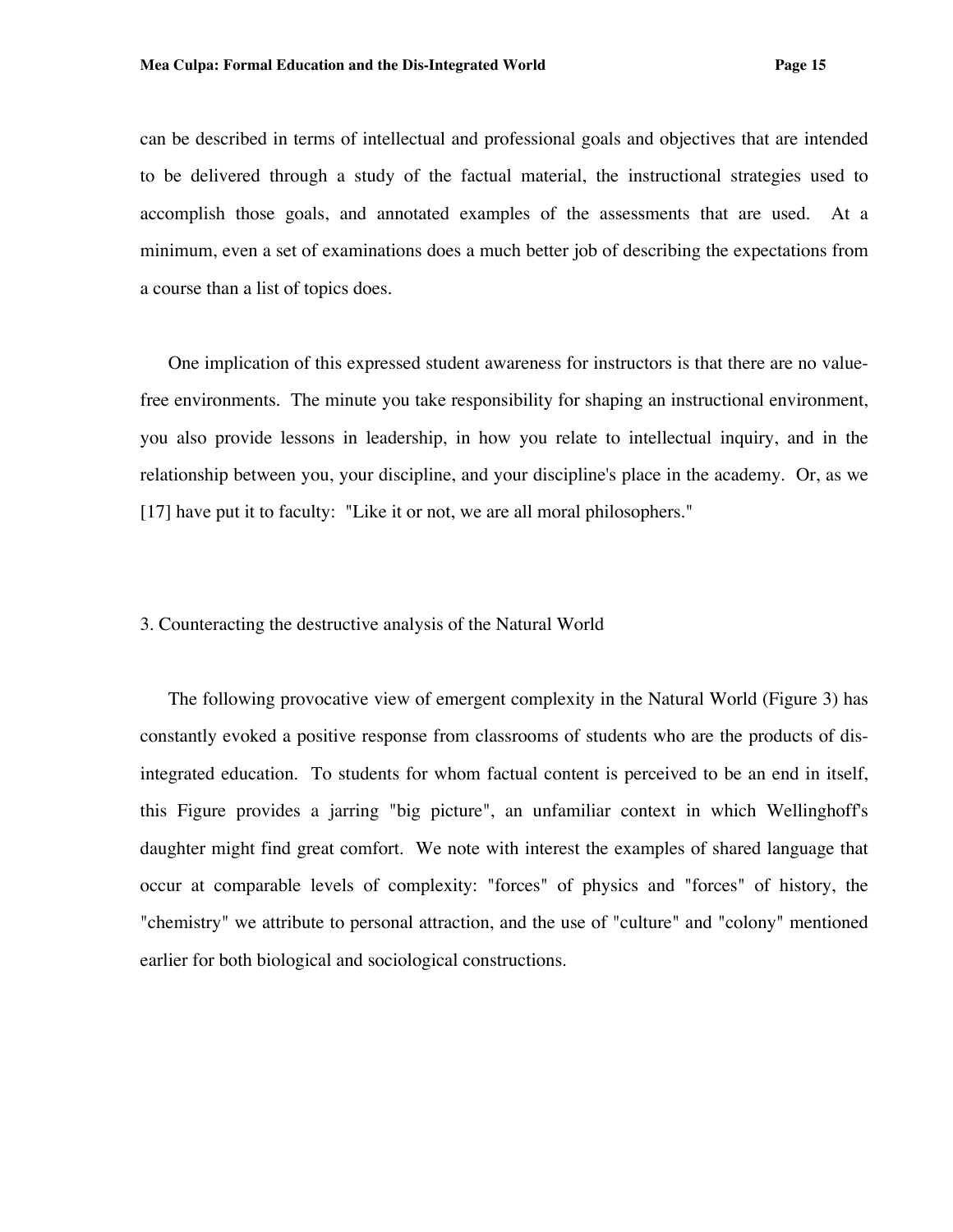## **PHYSICAL WORLD SOCIAL WORLD**

| <i>individual/system</i> | laws             | <i>individual/system</i> | laws                 |
|--------------------------|------------------|--------------------------|----------------------|
| fields, subatomic        | <b>Physics</b>   | events                   | <b>History</b> , Law |
| atoms, molecules         | <b>Chemistry</b> | sentient beings          | Psychology           |
| living                   | <b>Biology</b>   | being/being society      | Sociology, etc.      |
| $&$ non-living           | & Geology        | $&$ being/environment    | & Geography          |
| planetary                | Gaia             | 222                      | ???                  |
| planetary systems        | <b>Astronomy</b> | 222                      | ???                  |
| galaxies, universe(s)    | Cosmology        | ???                      | ???                  |

**Figure 3. Understanding the Natural World (a goal of the liberal arts education).**

We argue that a non-reductionist view of the traditional mathematics to biology hierarchy makes for distinctions based on degree of complexity that are reminiscent of the structure of emergent systems, and that reading from the top to the bottom of each column of this Figure is a chronology. [i.e., at time=0 there was only that thing we describe in terms of representational modes, such as math (nothing there) or music (no sound) or art (blank canvas)] Then, in a universe with time's arrow, distinctive differentiation defines an event (the most simple representation-construction of the purely 'social' world), and subatomics (the most simple representation-construction of the 'physical' world). It did not take long for the physical world to emerge (complexify) as subatomics coalesced into atoms ('creating' chemistry), while it took a bit longer for emergence to occur in the social world. The two-column presentation is a purposeful reminder of the linguisitic, visual (and mathematical?) parallels that exist for the horizontal relationships that suggest favorable comparisons as emergent levels of complexity.

4. Semiotic representation and the treachery of images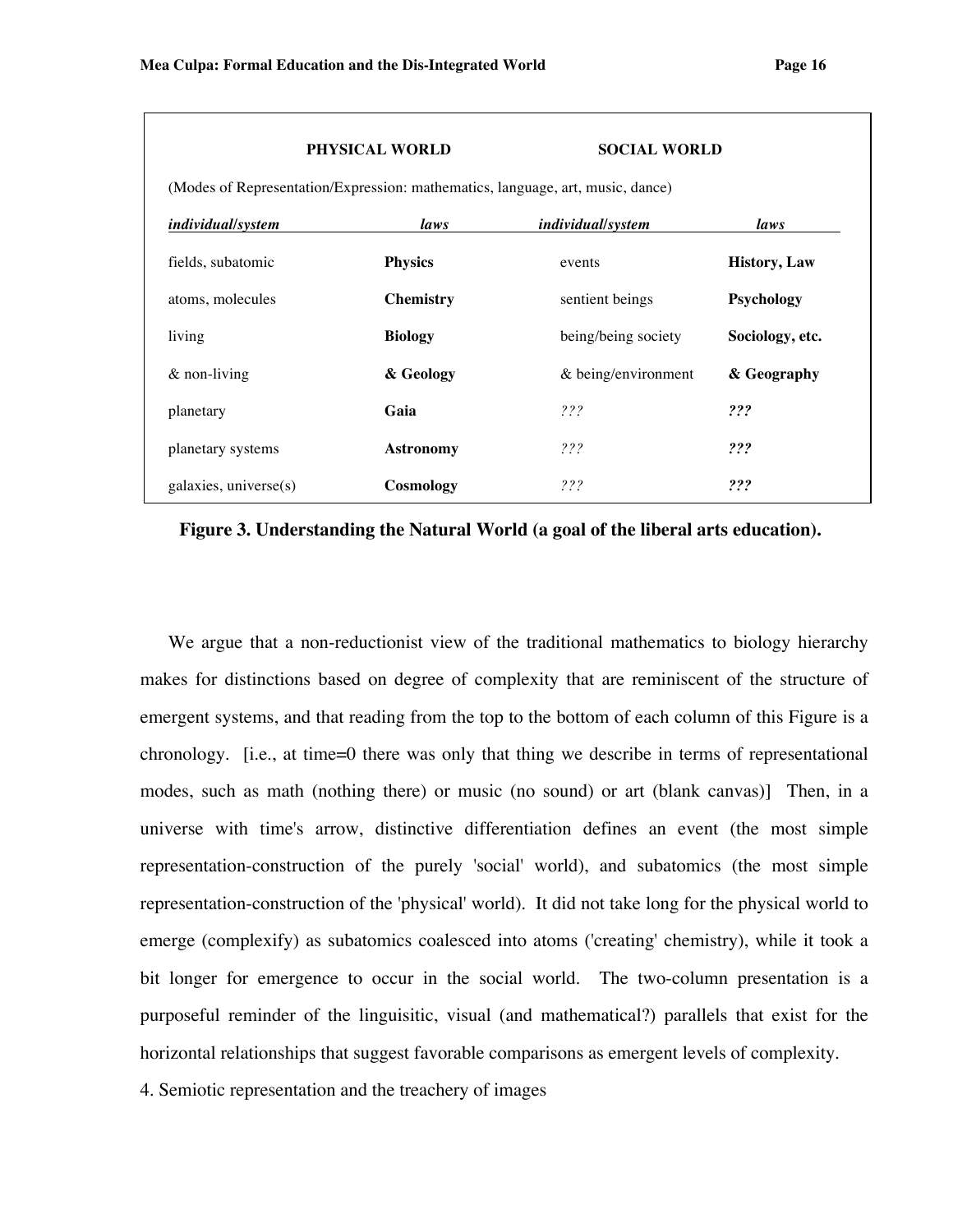In our teaching, we emphasize the concept, in practice, that understanding the meaning represented by the scrawlings of any representational system requires instruction and example in the inferences and implications that are not present in the literal symbols. Phrases such as "When I see this, I also see ..." or "From the other information present, I infer the following..." are a constant feature in our lectures. The students of Magritte can teach the students of Einstein that "H2O" is not, in fact, water, but only its representation. The attachment and derivation of meaning from information is a feature in all intellectual activities. Therefore, it is critical for instructors to relate how experts assign meaning (signified), which they do not see, by attaching it to or extracting it from information (signifiers), which they do. In our chemistry course, there is as much a place for Magritte's *La Trahison des Images* ("The Treachery of Images"), with its disarming message *Ceci n'est pas une pipe*, as there is for images of gamboling, space-filling yet two-dimensional molecular representations that are no more "molecules" than Magritte's pipe is a pipe [18] (Figures 4 and 5). In fact, since introducing the Magritte image and language into the course, our students are much more inclined to understand the larger lesson, with chemistry's example serving as one among many.





Figure 4.

Figure 5.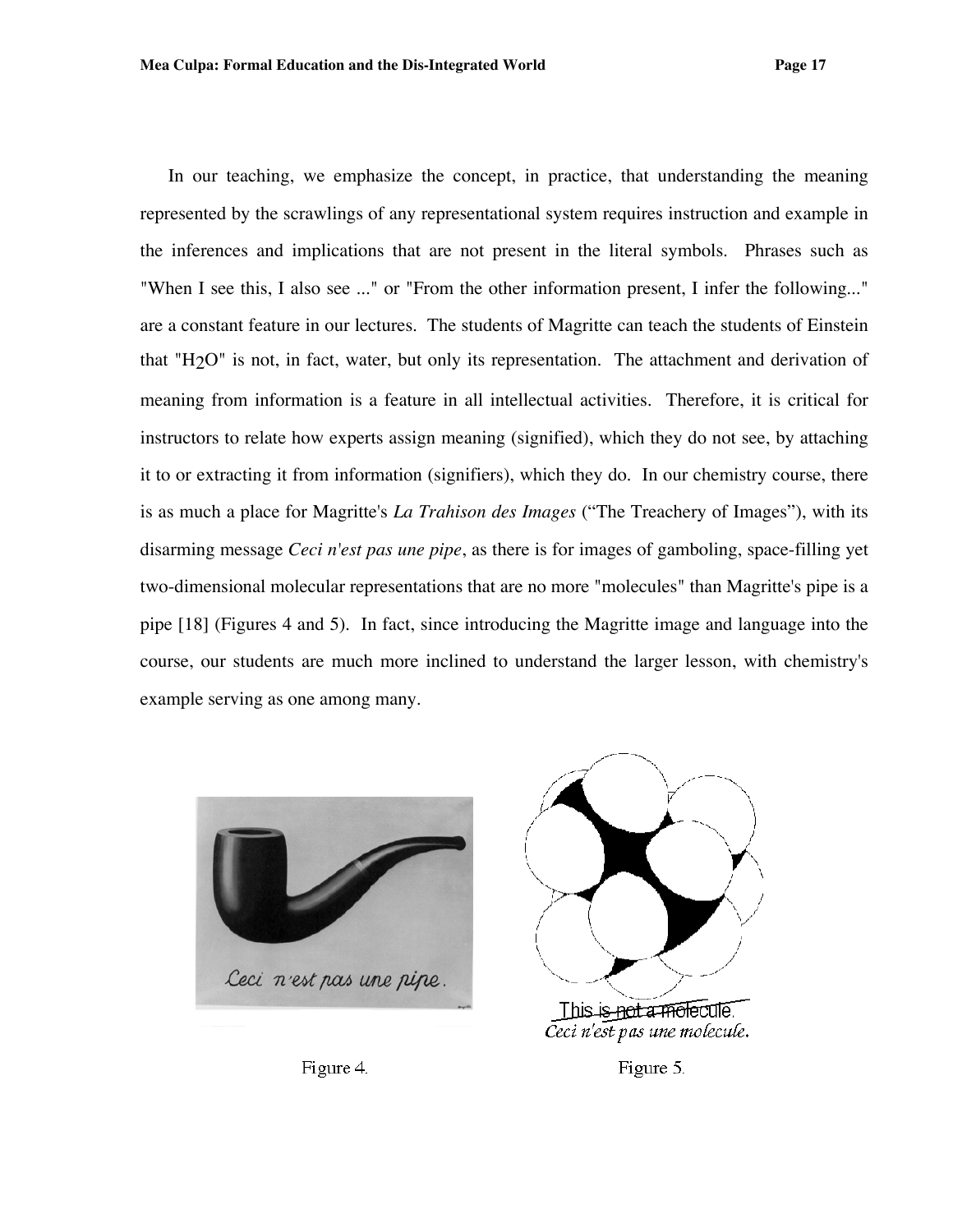5. You can't see the forest without the trees, either!

The early history of modern chemistry contains a powerful example of recognizing how compartmentalization (as categorization) provides access to a more comprehensive understanding. Lavoisier created the semiotic system of chemical nomenclature that contributed to the evolution of the sophisticated structure-reactivity relationships that are used today. In order to introduce this notion along with his system of nomenclature, Lavoisier [19] wrote extensively about the role that precise language plays in the effective communication of scientific ideas, and used an imaginative analogy to chemical nomenclature that involved how understanding "tree" as an (integrative) classification relied on (disintegrative) identification of enough clearly distinguished examples of trees ("oak", "maple", "pine", and so forth).

L'impossibilité d'isoler la Nomenclature de la science et la science de la Nomenclature, tient à ce que toute science physique est nécessairement formée de trois choses: le série des faits qui constituent la science; les idées qui les rappellent; les mots qui les expriment. Le mot doit faire naître l'idée; l'idée doit pendre le fait; ce sont trois emprientes d'un même cachet.

It is impossible, wrote Lavoisier, to separate scientific actions, the ideas they represent, and the words used to represent them.<sup>4</sup> Over 150 years later, Heisenberg [20] would develop uncertainly as the anthem of relativism: "method and object can no longer be separated." The systematic nomenclature described in Lavoisier's *Traité de chimie* helped to define the beginnings of modern chemistry by virtue of making an explicit connection between the linguisitic (thereby conceptual) and phenomenological descriptions. Bickerton's thesis on the origins of language itself are consistent with this view [21]. Language, argues Bickerton, arose as a representational system and an adaptation that allowed humans to gather fragmented information that could be acted on later without needing to wait for new experiences. As a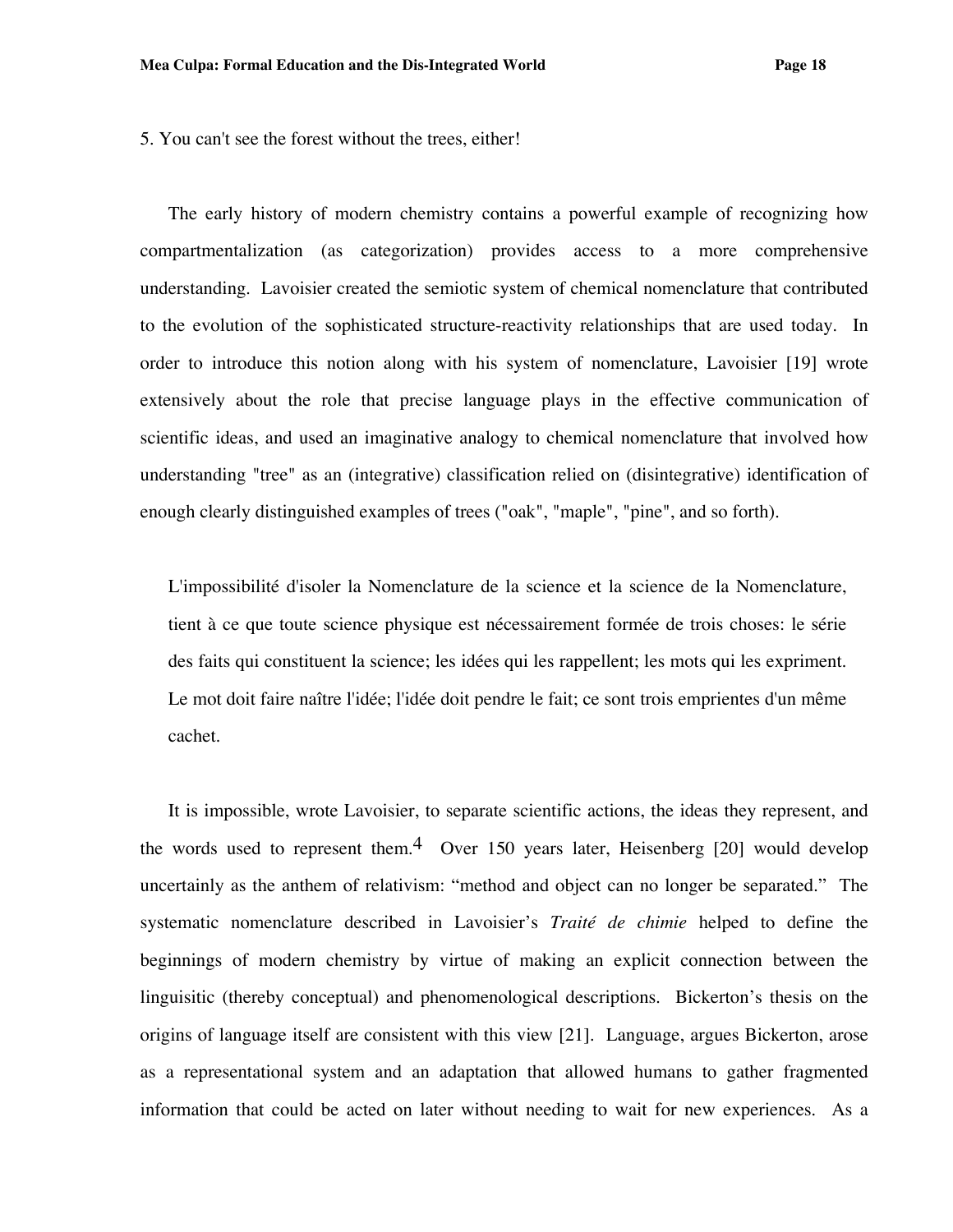technology, systematic nomenclature created implications and suggested future directions for investigation to a degree that would be later mirrored by the development of the periodic table.

Lavoisier's contribution is re-integrative at its core. Naming substances derives its traditions from naturalistic roots, where substances were identified by their appearance (gilt, gild: gold), location (Cyprus: copper), source (temple of Amen, sal ammoniac: ammonium hydroxide), or physiological effect [brome (Fr., stench): bromine] and is a practice that has continued to the present (asparagus: asparagine, 1868; Münich: münchnone, 1964; Buckminsterfullerene, 1985). But by also systematically collecting the individual "oxides" under the name oxide (oxide of phosphorus, oxide of sulfur, and so on), a more generically useful category of chemical identity was created, which allowed predictions about properties of unknown substances and predictions about experiments that had not yet been performed. In effect, chemistry was created as an intellectual construct based on the (usual) assumptions about an underlying order ([22] [23]). A re-integrative analysis of the particulars, as Polanyi would write much later, reveals the more comprehensive entity. Lavoisier understood this as a general phenomenon that applied to his view of chemistry, and he used an analogy to help express this view to readers of the *Traité*. The word "tree" illustrates the role of categorization relative to understanding the representatives of the category. Only after encountering a number of different trees, Lavoisier argued, can a young learner leap past their association of the word "tree" as representing the first or second of these objects that are encountered. Differential distinction provides richness and depth of appreciation of the broad category, allowing individual identity to be retained within the group, in the same way that different trees can bear different fruit and still be called trees.

Ces distinctions ne sont pas faites comme on pourroit le penser, seulement par la métaphysique, elles le sont par la nature. Un enfant, dit l'abbé de Condillac, appelle du nom d'*arbre* le premier arbre que nous lui montrons. Un second arbre qu'il voit ensuite lui rapelle la même idée; il lui donne le même nom; de même à un troisième, à un quatrième,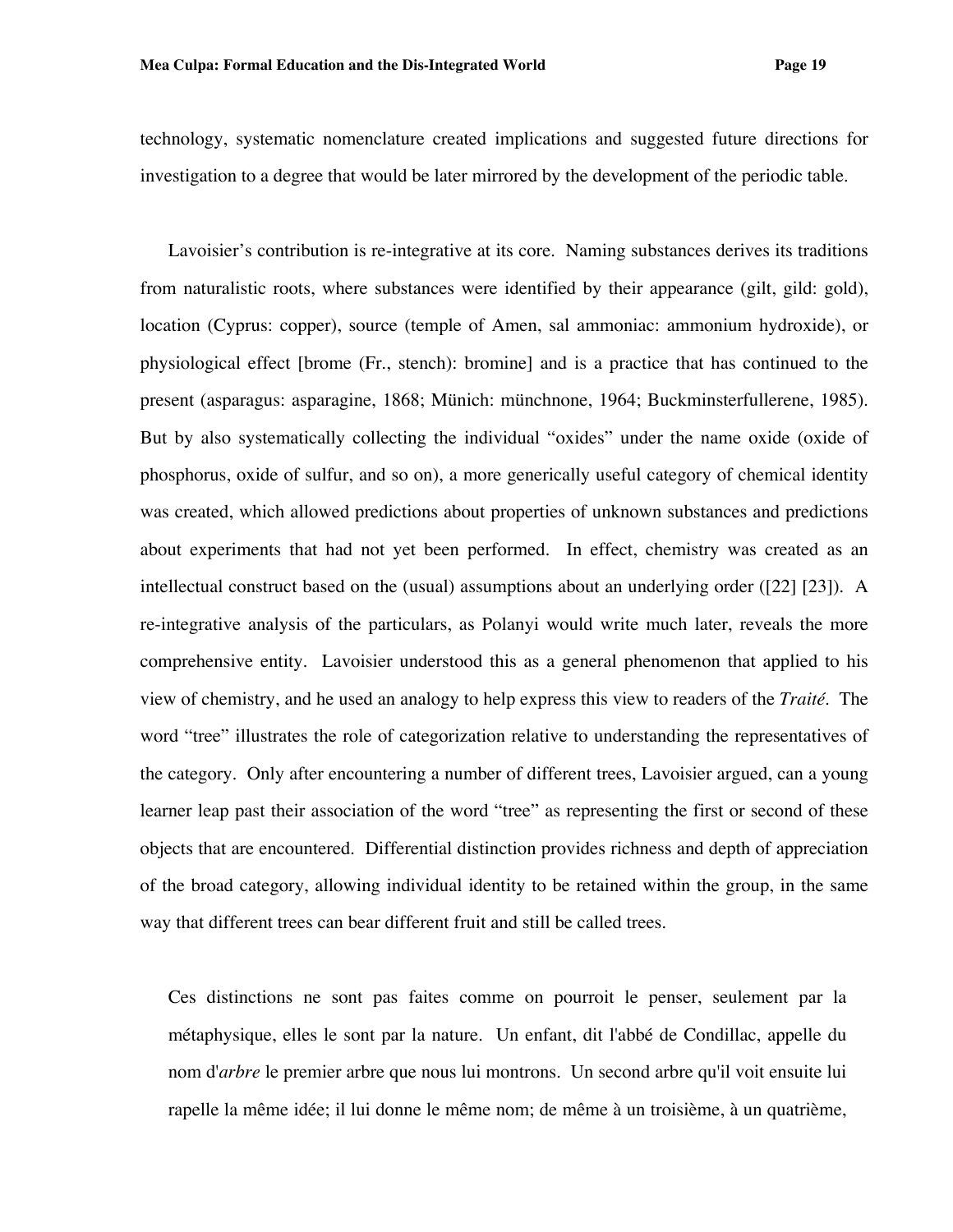et violà le mot d'*arbre* donne d'abord à un individu, qui devient pour lui un mot de classe ou de genre, une idée abstraite qui comprend tous les arbres en général. Mais lorsque nous lui aurons fait remarquer que nous les arbres ne servent pas aux mêmes usages, que tous ne portent pas les mêmes fruits, il appendra bientôt à les distinguer par des noms spécifiques et particulieurs. Cette logique est celle de toutes les sciences; elle s'applique naturellement à la Chemie.

## 6. The Making Of --- the Liberal (Arts) Education

In 1995, a senior student from Nijmegen in The Netherlands did a chemistry didactics internship at the University of Michigan. He was a participant and expert observer in our introductory organic chemistry course for first-year students, *Structure and Reactivity*. The Dutch chemical education system, like that in the States, is undergoing a period of introspection and assessment. As part of a report on his experiences and observations, van Nisselroij [24] has described the advantage of the instructional design in our course by an extended analogy: relating the difference between using only the evidence gathered from watching a well-crafted motion picture in order to create your own production (a description of traditional science instruction) with having the opportunity to see a director's "The Making Of ---" along with the film, where what goes on behind what you see is made clearer and invites greater and more intelligent participation. The analogy is particularly keen in its tacit reminder that in traditional instruction (showing the movie), the objective is to keep evidence of the "director's" participation as low as possible, providing the audience with the most professional presentation possible. In the type of instruction advocated by "The Making Of ---", on the other hand, the objective is to explicitly relate the final version of the movie with the work that goes into creating it. As learners, for example, we appreciate Peter Schickele's ("P.D.Q. Bach") musical ability as well as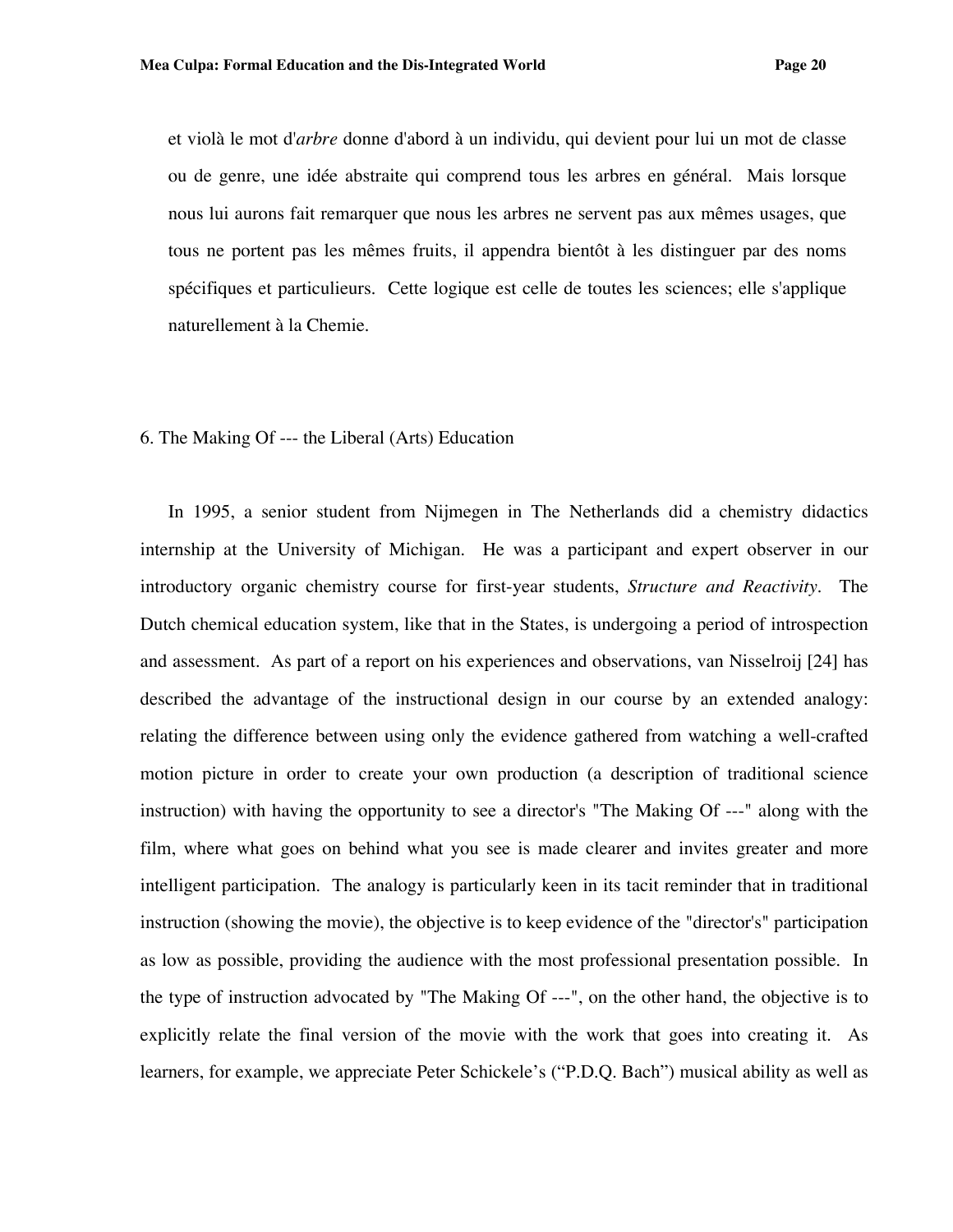his lessons precisely because he can be within the performance and then in an instant be standing alongside of it, guiding his listeners to the composer's art.

"Instructors too often take (unconsciously?) a positivistic point of view: they assume that by showing all of the frames of the picture itself that it is also clear how you make a movie. Especially in chemistry, perhaps, the movie makers (the chemists) who want to portray and transfer the art of making movies (chemistry) simply forget to demonstrate "The Making Of ---" story, which is the most important thing they have to offer! It is how directors (chemists) think; it is chemistry in its purest form.

"What is so important about "The Making Of --- Chemistry" ? The pictures that our students will make of chemistry tomorrow will be different from the one we see today. The way of thinking, however, is the more persistent and essential part; like the persistent ways in which a movie is built, we have the use of scripts, camera positions, points of view, and the whole notion that the thing is constructed. This knowledge, in chemistry and in movies, constitutes every new frame of the picture and is therefore crucial when new movies have to be made.

"In the University of Michigan course that I was a part of, the most important thing I observed and experienced was instruction where not only is the motion picture of chemistry shown, but also that the students are explicitly demonstrated and involved in thinking about "The Making Of ---". Students are not only exposed to an enormous amount of information, but their instructors also offer them a powerful grip on how to develop the expert skills pertaining to the thinking precesses that the instructors themselves developed unconsciously. Students are actively guided in the process of developing strategies and skills to deal with new information and problems, and to assess what is going on behind the represented view. By making students aware of these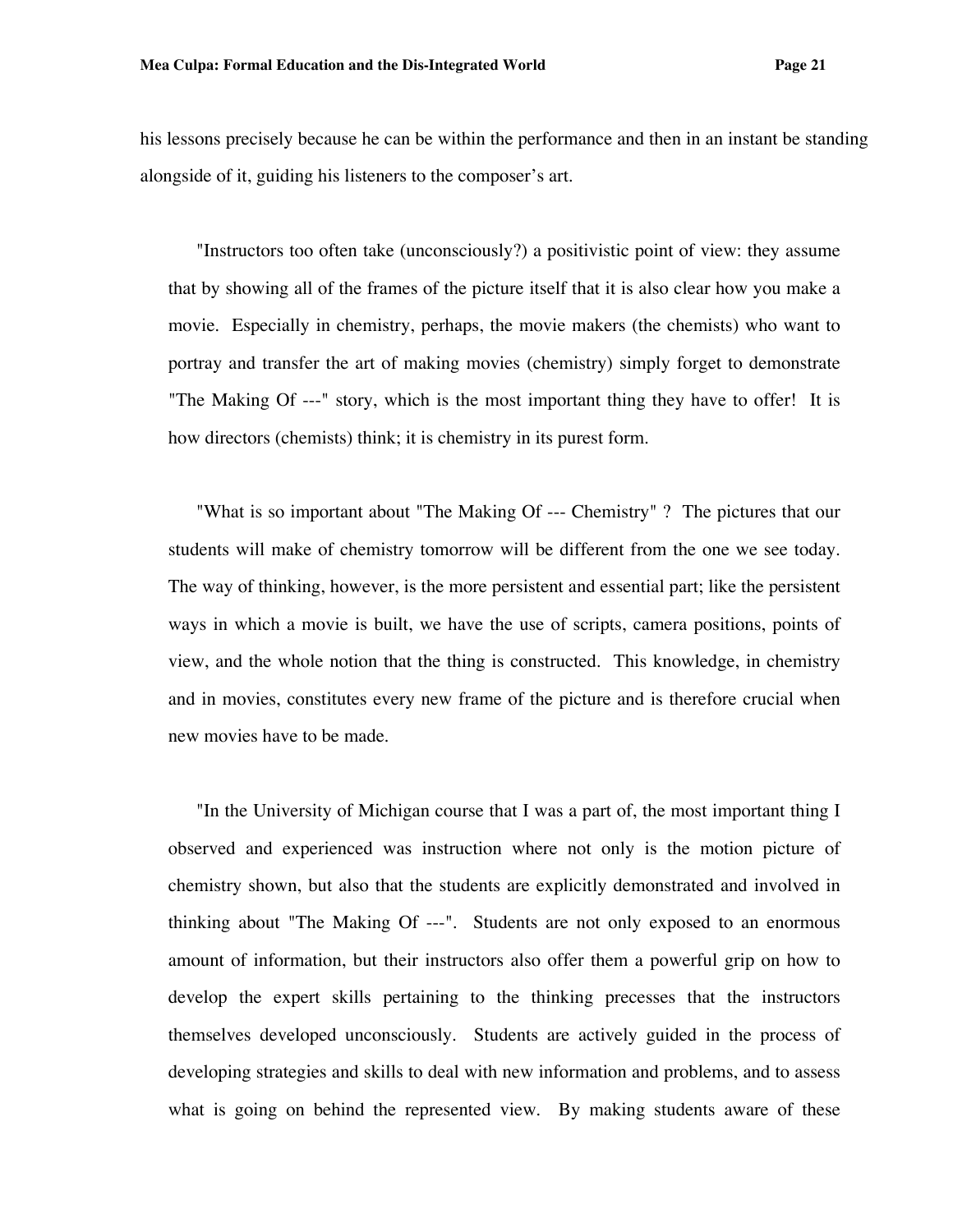unconscious and often latent skills, and by accessing them in different but analgous situations, they really learn to think more like the expert chemists (directors) do. When it comes to making new movies, that is, constructing new knowledge, they can rely on these incorporated skills: the skills of intellectual pursuit."

If intellectual pursuit is at the core of the Liberal (Arts) Education, then what are its attributes? At each level in the educational process, reintegration is a chance to represent intellectual pursuit in its distinctive venues: across the University, within Departments, and within individual courses. At a time when we were trying to articulate these attributes, we were kissed by an unlikely muse: Roger Smith, former Chair of General Motors Corporation. In a speech describing a set of attributes for business managers who had been part of a liberal arts education, Smith hits a resonant chord with all faculty, regardless of their specialization [25].

#### Attributes of the Liberal (Arts) Education

- 1. Individuals are trained to recognize recurring elements and common themes.
- 2. They are trained to see relationships between things that may seem different.
- 3. They are trained to combine familiar elements into new forms.
- 4. They learn to arrange their thoughts in logical order, to write and speak clearly and economically.
- 5. They learn to tolerate ambiguity and bring order out of apparent confusion.
- 6. They are accustomed to a relatively unstructured and unsupervised research and discovery process, and feel comfortable with nonconformity.
- 7. They learn about the kind of creativity that leads to visionary solutions.

In these attributes, we see no advice to do triple integrals, to translate Goethe, or to learn the mechanism of how ozone depletion is attributed to environmental chloroflurocarbons; nor is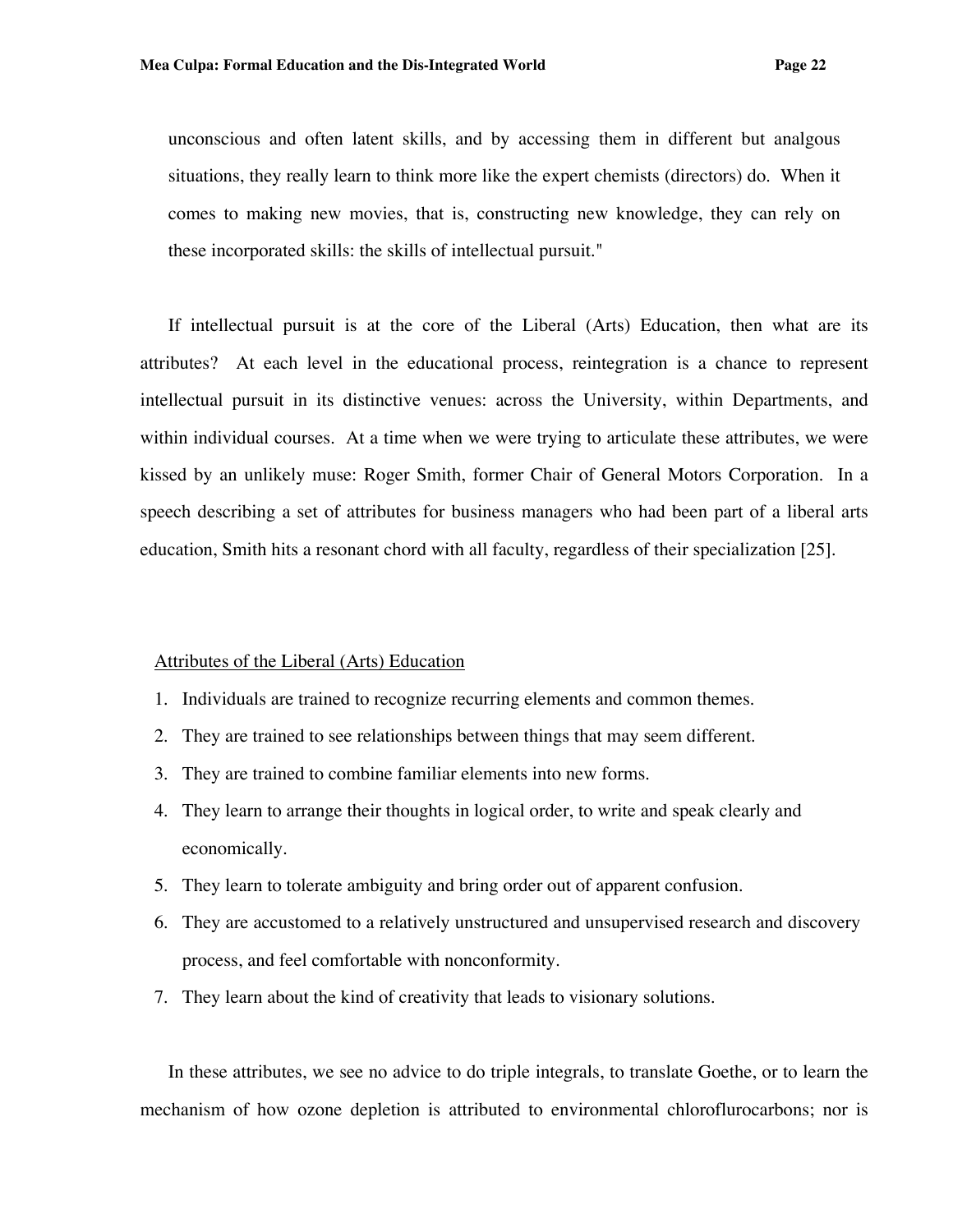there any indication that one discipline over any other can accomplish these goals better. Instead, we recognize a tacit reminder that the responsibility for translating knowledge from the highly contextualized understanding within the disciplines to this set of attributes falls squarely on the disciplinary experts who know and create that knowledge in the first place. This is the essence of reintegration.

## 7. Conclusions and recommendations within the theoretical framework

The diversity of instructional needs and objectives creates a familiar tension in formal education between training students in the technical content of the disciplines and more overarching liberal arts values. The Roger Smith attributes describe some *general intellectual* objectives for education. *Professional intellectual* objectives are the overarching values for a more specific literacy at the disciplinary level. The fundamental questions that chemistry asks of the world, for example, are comprehensively representative of the discipline: What is it? How much of it is there? Where might it have come from and where might it go? How did it get there and how fast? These are the strands, we argue, that could explicitly link formal courses and a student's experience within them during an authentic chemistry curriculum. Instruction would also need to attend to the connection between the *professional* and *general intellectual*  objectives. Lastly, individual courses are embedded within the richness of *professional technical* objectives: the factual subject matter that typically comprises a written syllabus or table of contents. Technological progress in the disciplines and the detailed articulation of the *professional technical* subject matter should be exploited in order to make clear connections about how learning triple integrals or translating Goethe is not only representative of *professional intellectual* objectives, but also addresses *general intellectual* ones.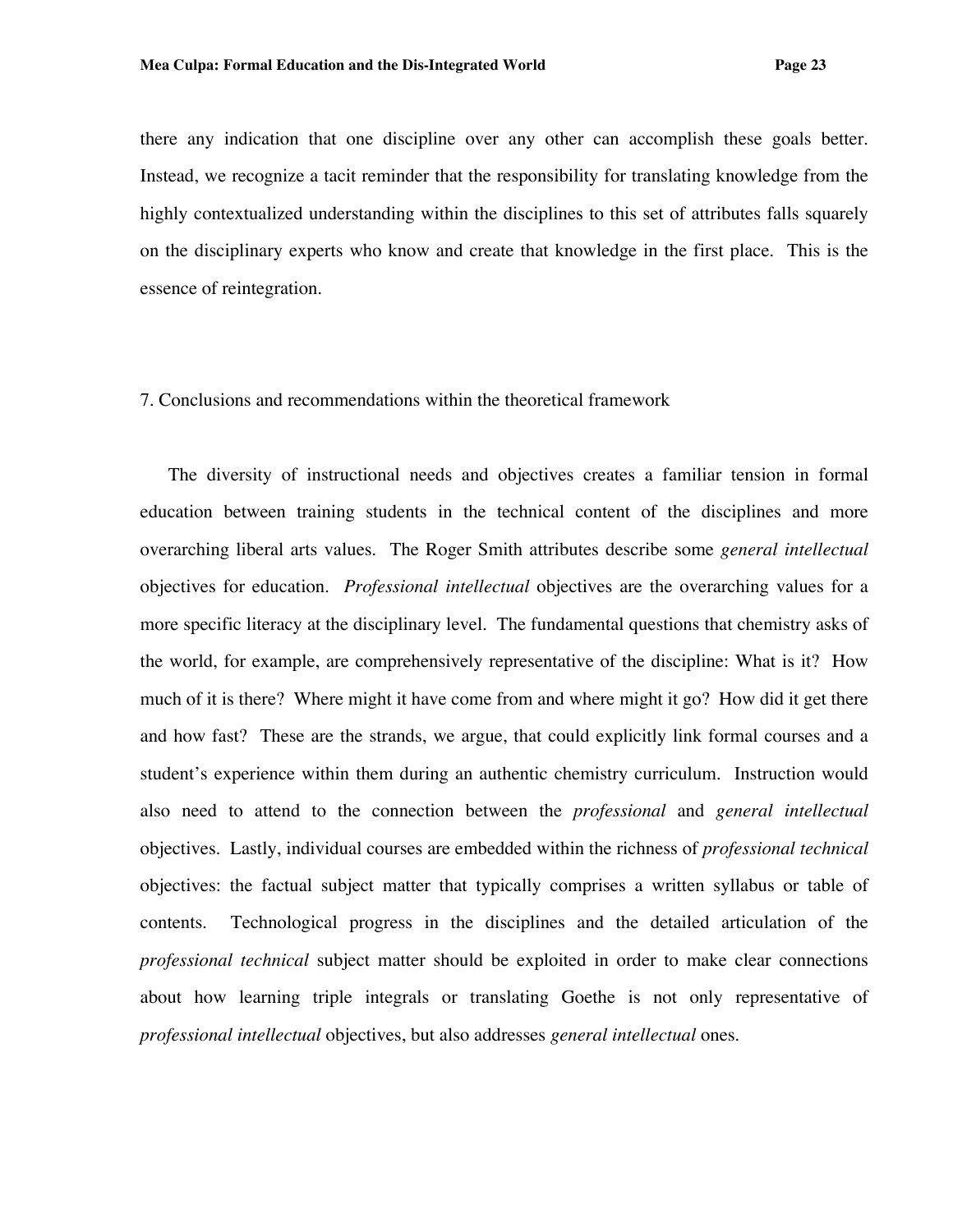Reintegrative instruction draws from the pre-existing relationships between Einstein and Magritte's world(s). The comprehensive mastery of a subject that results from an education occurring deep within its separated compartment is vital, but necessarily insufficient, for a faculty member to provide reintegrative instruction. Understanding the structure of the metaphorical forest is at issue. Is intellectual pursuit the entire forest, comprised of disciplines that are the trees, streams, and rocks? This represents the viewpoint of inevitable isolation: while there may be variety within the generic category called "tree" (subdisciplines within the discipline), understanding the complexity of trees does little for understanding streams. Alternatively, perhaps intellectual pursuit is simply one of many trees, whatever the others may be, and the disciplines comprise the specializations represented by branches, bark, roots and leaves. Interdependency is regained from this viewpoint, but the fundamental structure is now hierarchical and tends towards reductionism: back to its roots. We prefer our interpretation because it has ultimately been the most sucessful in resolving the problems in instruction that we were working on: intellectual pursuit, like the notion of a tree, is understood by reintegrative examination of its representatives (like oaks and maples), which are the individual disciplines (chemistry, biochemistry...) in the case of inquiry. The representatives emerge through specialization, and their identities are constrained by the kind of distinctions that allow an oak to be differentiated from a maple...or chemistry from biochemistry. *The same and not the same* [26]. Intellectual progress will continue to dis-integrate the description of the natural world, so the responsibility for retaining, understanding and expressing the relationship between the parts rests within formal education.

The underlying strengths of the higher educational system in the United States can be used to support reintegrative instruction. At least for now, all the dis-integrated parts are still together in the same place, especially where graduate and undergraduate research coexist with classroom instruction. Open access to institutional resources is typically available to everyone, and occur with few restrictions in a culture that promotes independence and innovation. The mechanisms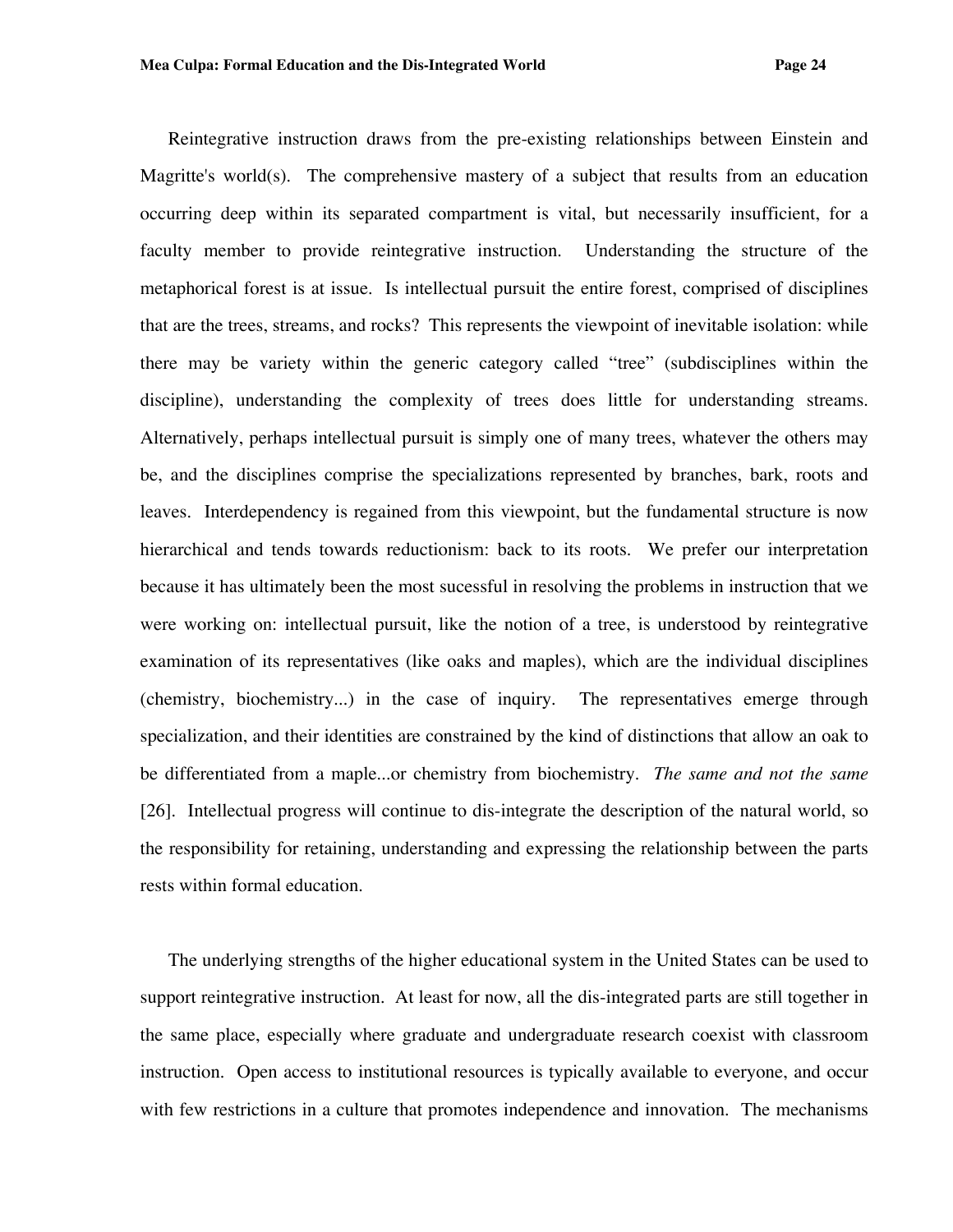that support joint efforts between interested individuals or groups generally exist and the intellectual climate is invariably enhanced by these efforts. And yet, dis-integration's arrow still points towards isolation, and a faculty who are the products of dis-integrative instruction will tend to enhance its development. We are the products and the agents of intellectual incompatibility. Mea culpa. Progress in reintegrative instruction will not come from core curricula but rather core ideals akin to the ones on Roger Smith's list. If faculty drawn from a wide variety of disciplines believe that these attributes are contained in a study of their subject matter, then there are two additional challenges to address. First, the faculty need to be able to express, to themselves and to others, the nature of the connection and the methods used to promote its understanding. Second, the faculty must respect and support how these same attributes are represented by many different academic cultures. If these goals can be achieved, then the outlook for students is bright: after all, it is they who actually travel from classroom to classroom, and who will weave a rich conception of inquiry that intertwines rather than unravels during their formal education.

The special contribution from formal education, schools and Universities is centered, we believe, in being the place where connections between general and professional objectives are maintained. As a significant counterpoint, however, we do not mean to suggest that technical training is valueless in the absence of these connections. Quite to the contrary, practice and experience suggest that this is the way of the world: we usually learn to use technology's products quite separately from the underlying context, and we can make successful and productive contributions without even being aware of any appendant knowledge. The level of sophistication to which one understands a process is predicated by the local (relative) needs and objectives ([27], [28]). Driving a carload of medical supplies to an accident site does not require a cognitive awareness of the thermodynamics of combustion, the thermodynamics operates just fine without us. We use calculators to help us do arithmetic, and we choose to need to understand how learning arithmetic allows us to make the necessary judgements about the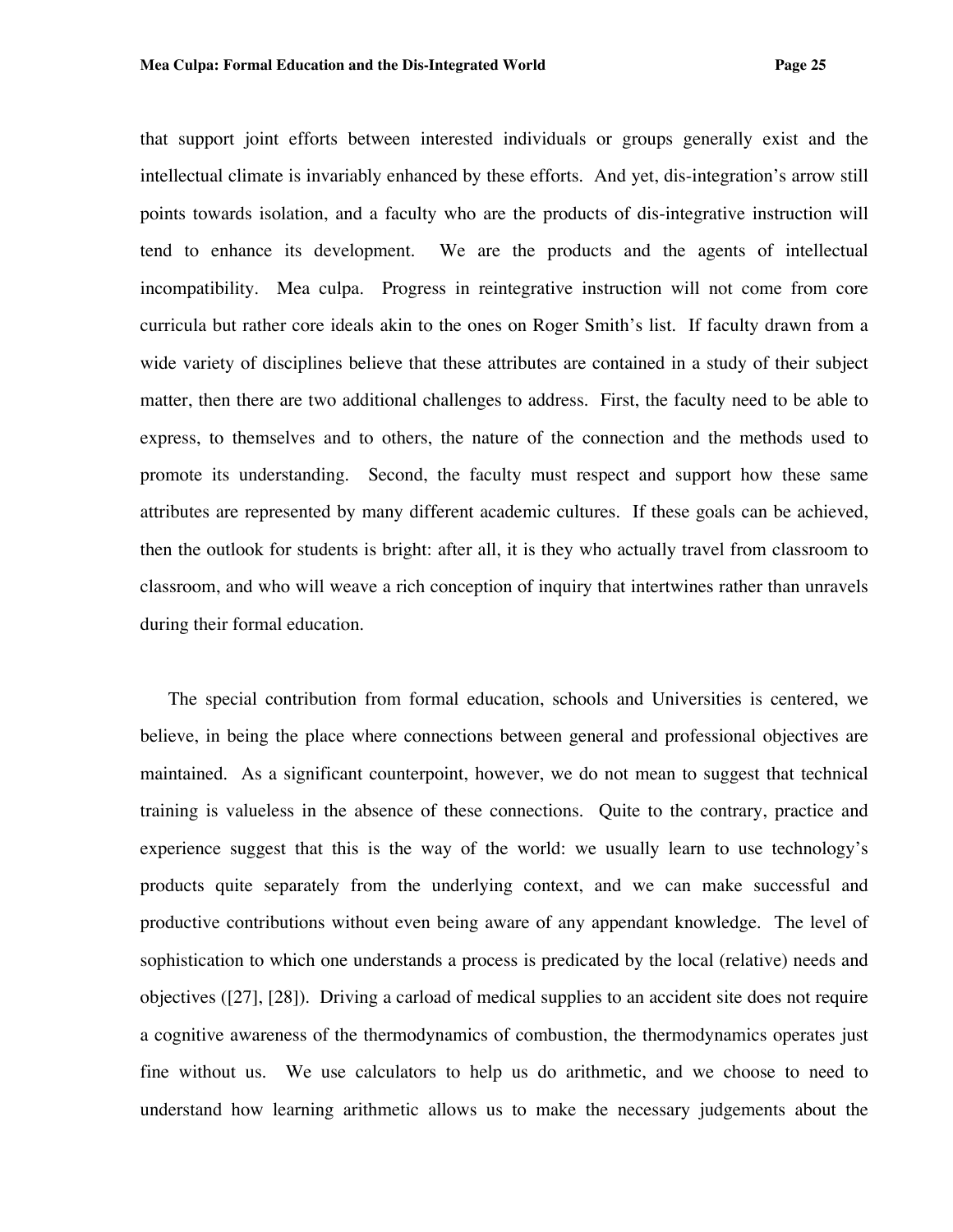outcomes of button-pushing, while at the same time we choose not to understand things about batteries, liquid crystal displays, the manufacture of silicon chips and the marketing of calculators. Performing a specific task on an assembly line can be done well when the laborer is completely unaware of the other tasks on the line or even the object being assembled. Sometimes that is the learner's choice, also. On the other hand, schools and Universities need to be inclusive of the broadest menu of choices. They need to be places where the answers to reintegration's questions can be found. Indeed, even progress in the design of assembly lines has been reintegrative: in many manufacturing plants workers learn to perform many tasks and, in some cases, groups take collective ownership for the whole product. Can we do less? As our substantive progress in intellectual inquiry continues, disciplinary separation that leads to cultural isolation threatens to remove reintegrative choice from the menu of formal education. We can choose to do this, mea culpa; but let us first make sure that we realize there is a decision to be made.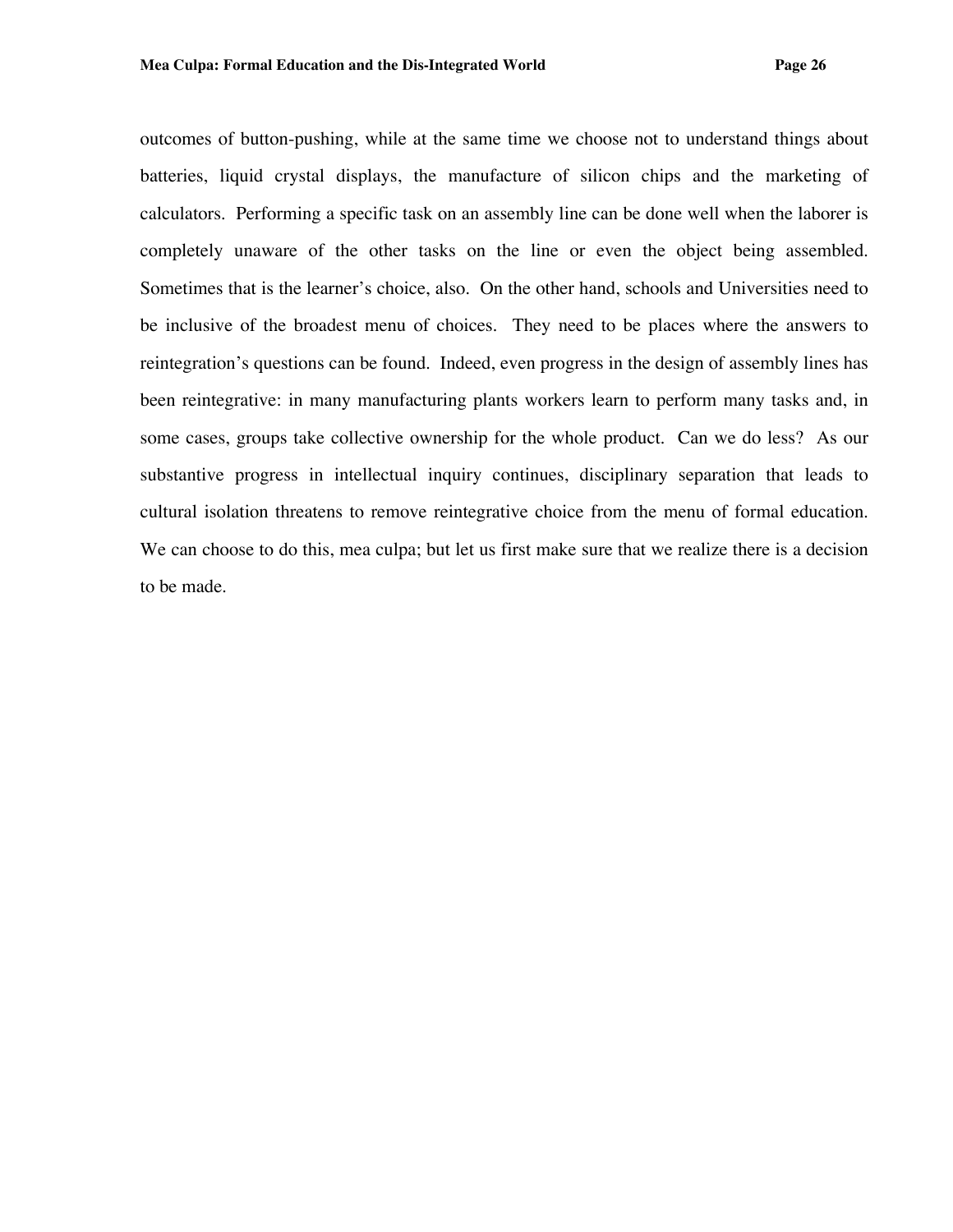## ACKNOWLEDGEMENTS

The authors thank the University of Michigan Chemistry Department and the University of Michigan Honors Program for their support. We also thank Roald Hoffmann (Cornell), Jim Wandersee (Lousiana State), Wilbert McKeachie (University of Michigan), Carl Berger (University of Michigan), Fer van Nisselroij (Nijmegen) and Reed Konsler (Harvard) for their critical reading and review during the development of this manuscript.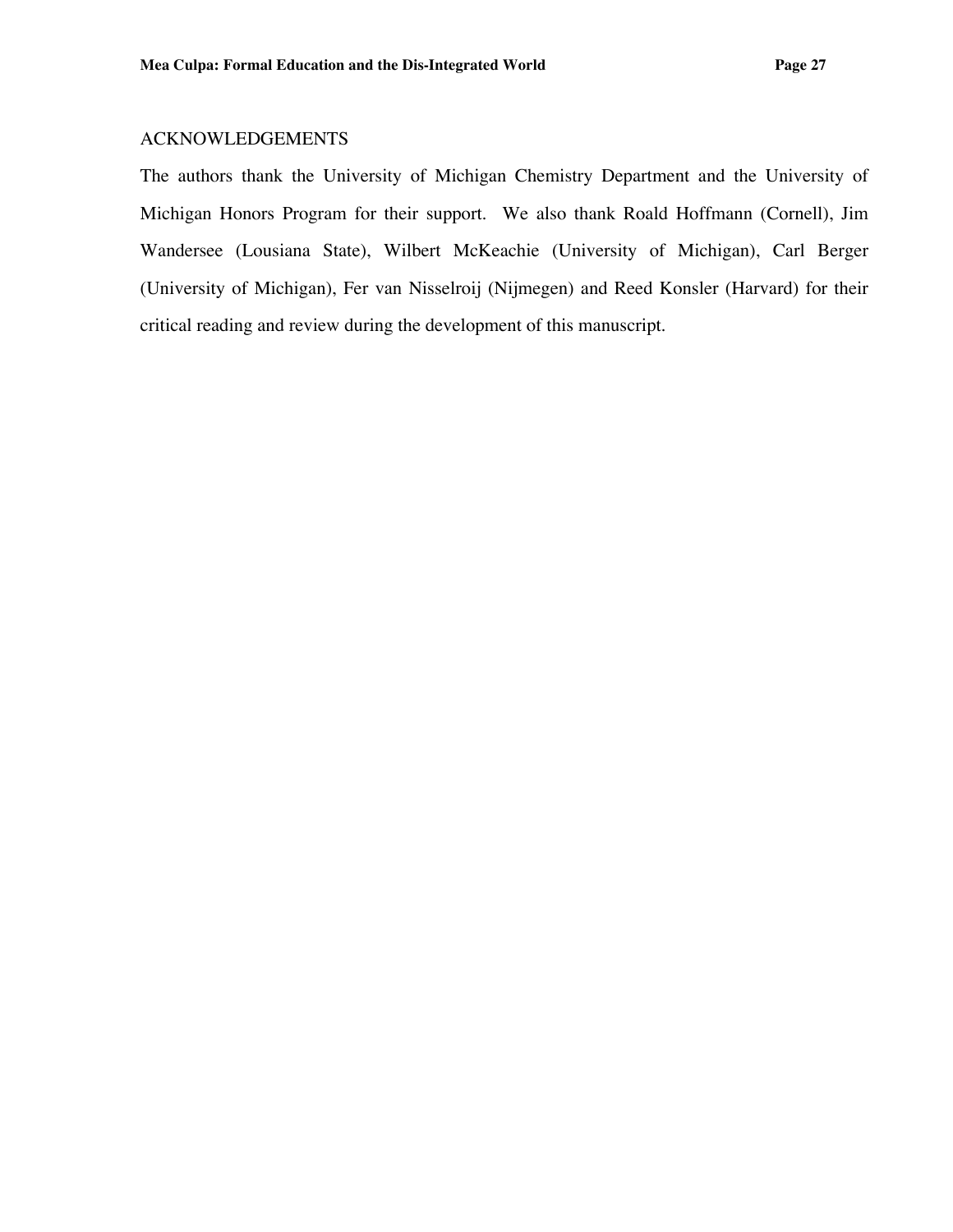## **NOTES**

- 1 After reviewing an early version of this manuscript, Roald Hoffmann, Chemistry Nobelist and poet, reflected on our view of reintegrative value through specialization: "Please reread the first chapter of Genesis. God is busy dividing this from that...[And] a look at the cell, with all its intricate machinery - nucleus, ribosome, membranes, cytochrome - makes you think that specialization is nature's way. Of course I don't agree...There is interest in difference, but only if you see the potential similarities." Hoffmann has eloquently explored this last theme in *The Same and Not the Same* [26]. Gould [29] also uses Genesis I as a fundamental metaphor for differentiation.
- 2 (a) When Alice meets Humpty Dumpty in *Through the Looking Glass*, she objects to the way he has used the word 'glory'' [30]:

"But 'glory' doesn't mean 'a nice knock-down argument,' " Alice objected.

"When *I* use a word," Humpty Dumpty said, in rather scornful tone, "it means just what I choose it to mean - neither more nor less."

"The question is," said Alice, "whether you *can* make words mean so many different things." "The question is," said Humpty Dumpty, "which is to be the master - that's all."

Alice was much too puzzled to say anything; so after a minute Humpty Dumpty began again. "They've a temper, some of them - particularly verbs: they're the proudest - adjectives you can do anything with, but not verbs - however, *I* can manage the whole lot of them! Impenetrability! That's what *I* say!"

"Would you tell me, please," said Alice, "what that means?"

"Now you talk like a reasonable child," said Humpty Dumpty, looking very much pleased. "I meant by 'impenetrability' that we've had enough of that subject, and it would be just as well if you'd mention what you mean to do next, as I suppose you don't mean to stop here all the rest of your life."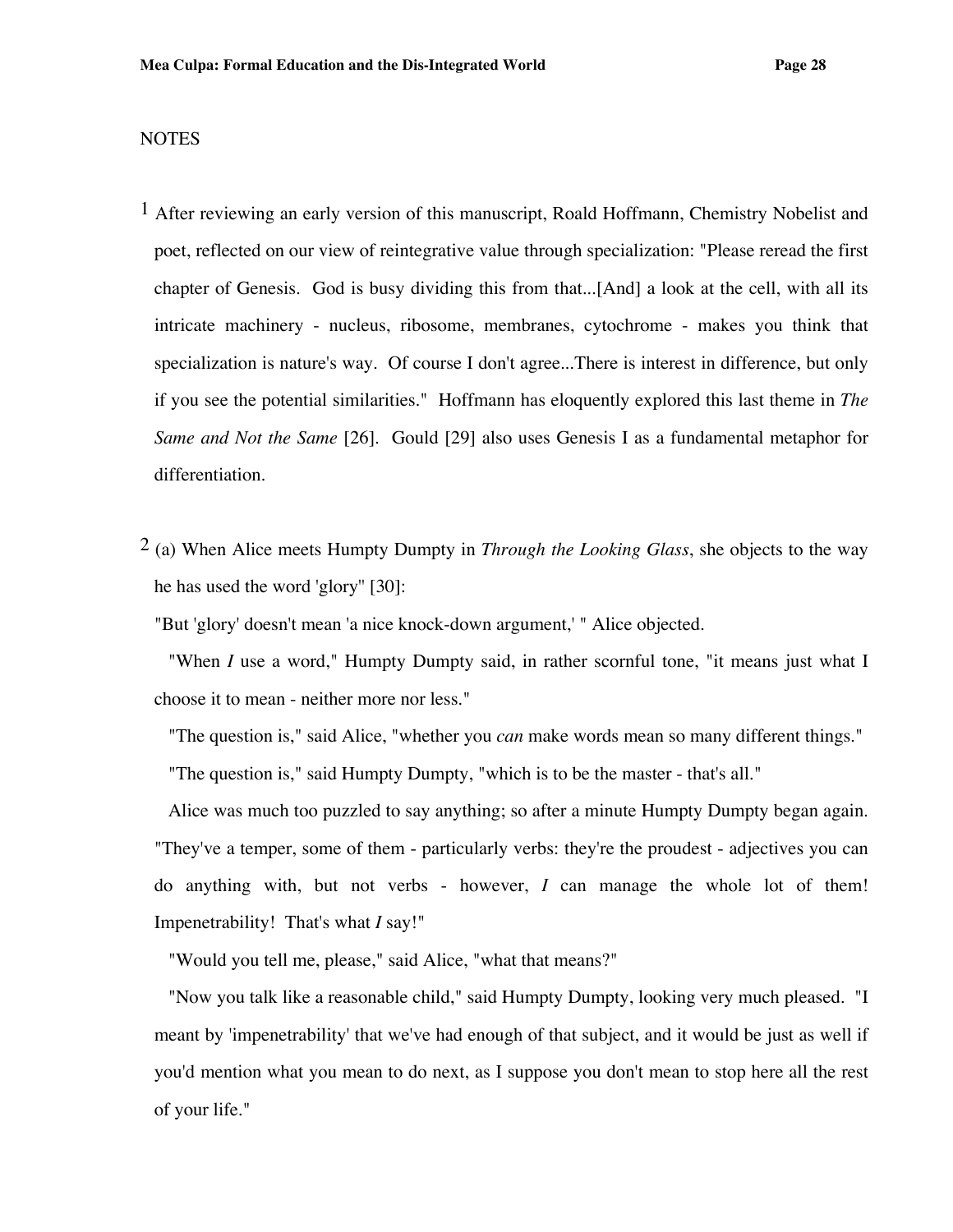"That's a great deal to make one word mean," Alice said in a thoughtful tone.

"When I make a word do a lot of work like that," said Humpty Dumpty, "I always pay it extra."

(b) One of our colleagues, Reed Konsler, pointed to the telling example of language and culture in chemistry in the recent debate about the naming of Elements 106-109. Historical, social, and moral considerations have been clear arbiters in this debate. Historically, the group of researchers that discovers an element has taken the right of naming. But, the short lifetimes of Elements 106-109 present an intrinsic difficulty to affirming their existence. The claims to discovery occurring between the Soviets, Americans, and West Germans were subject to the obligations of scientific confirmation and reproducibility. The suspected Element 106 came to be known as unnilhexium between the time of its first evidence and its confirmation. In 1994, the American Chemical Society proposed names for the elements that were consistent with tradition (106: Seaborgium, after Glenn Seaborg; 107: Nielsborium, after Niels Bohr; 108: Hassium, after the German State of Hesse; and 109: Meitnerium, after Lise Meitner). The International Union of Pure and Applied Chemistry proposed an alternative set of names that sought to include the contribution from the Soviet scientists. Whose right is it to name an element? How will this debate be understood, in the future, when it has been isolated from its Cold War context?

<sup>3</sup> Casebooks appropriate for undergraduate and graduate instruction are beginning to become available. In chemistry, Kovac [31] has produced *The Ethical Chemist*. The Association of American Medical Colleges has prepared a complete handbook for instruction [32]. Casebooks for other disciplines are being developed at the Poynter Center for the Study of Ethics and American Institutions (Indiana University). The Poynter Center also offers training workshops for instructors through the Teaching Research Ethics TRE) project, which publishes *TREnds*, a newsletter for TRE participants (http:// gopher.indiana.edu/poynter/gopher).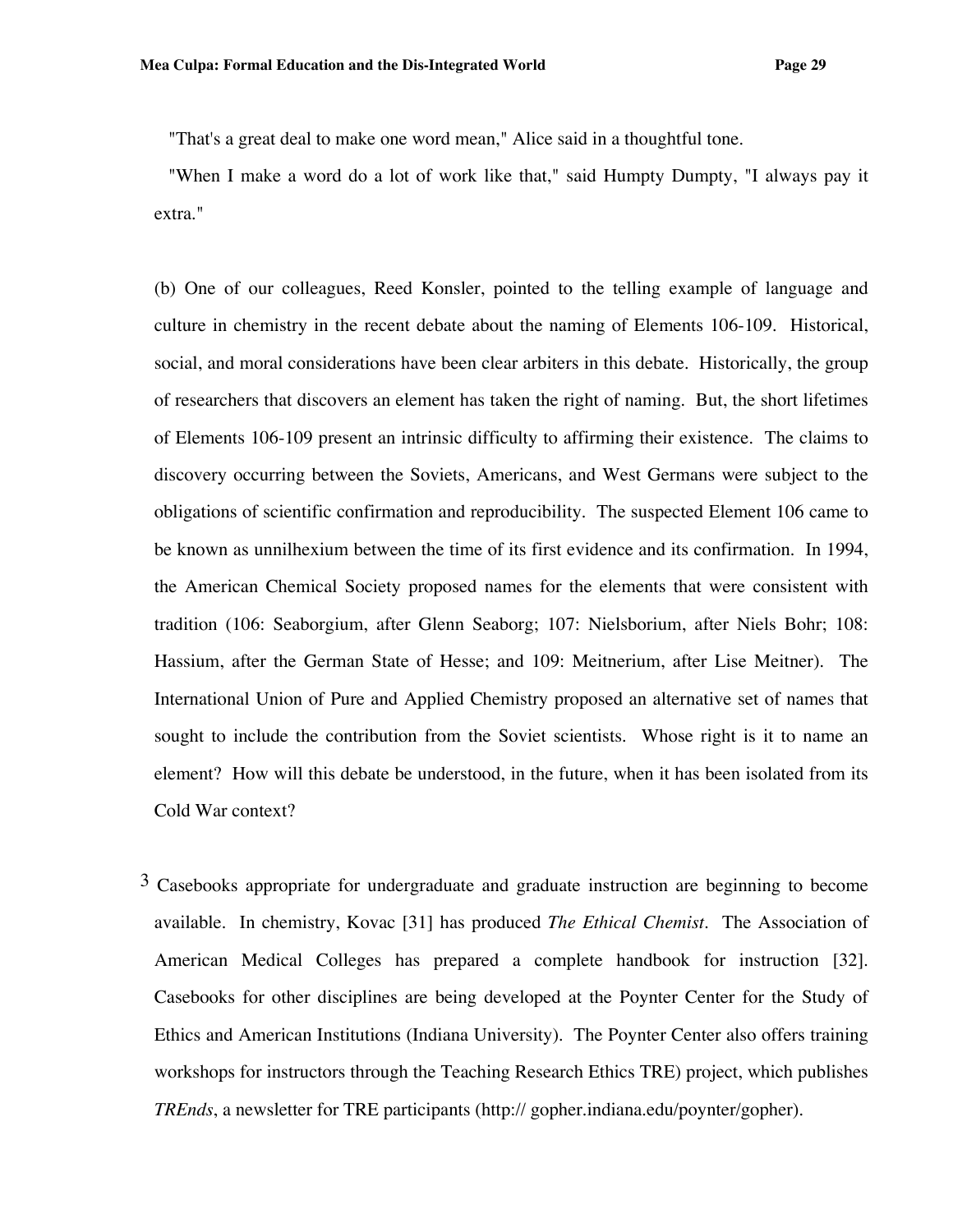4 Earlier versions of this manuscript included a longer series of passages from Lavoisier's *Traité* in the original French. All of the non-French reading reviewers, except for one, failed to see this inclusion as an object lesson as to what it feels like if you do not "know the language". Many of the individual words almost look like English equivalents and although the text seems to make sense, it cannot be simply decoded for its meaning.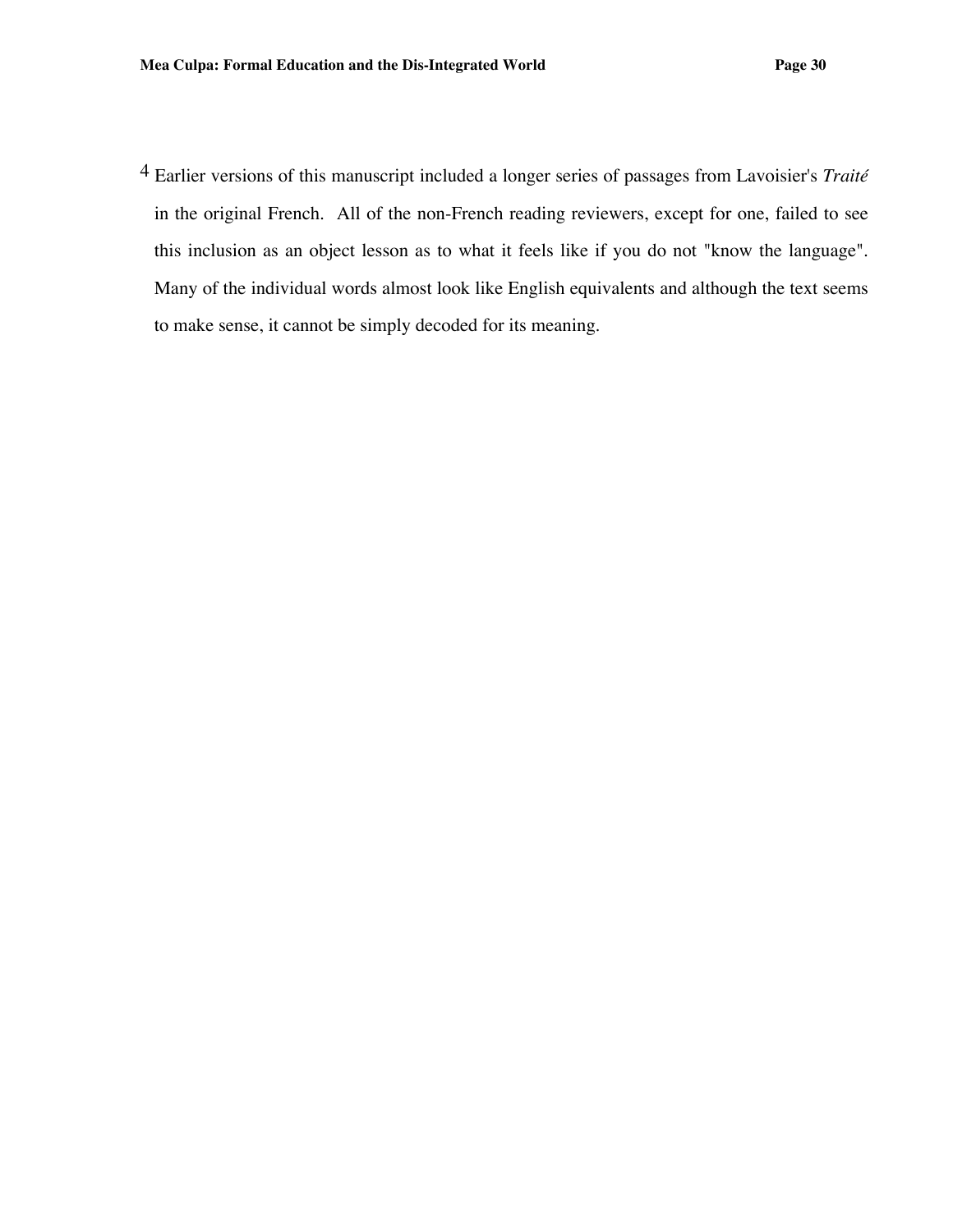## REFERENCES

- [1] Coppola, B. P.; Daniels, D. S. "Mea Culpa: Formal Education and the Dis-Integrated World." At, "Einstein meets Magritte", May 28-June 3, 1995, Vrije University, Brussels, Belgium (http://pespmc1.vub.ac.be/ conf/EinmagAn.html).
- [2] Wellinghoff, J. *Science '84*, **5** (10), 18, 1984.
- [3] Shreeve, J. *The Neandertal Enigma*, William Morrow, New York, 169-206, 1995.
- [4] Allan, K.; Burridge, K. *Euphemism & Dysphemism. Language used a Shield and Weapon*, Oxford University Press, New York, 1991.
- [5] Campbell, E. D. *History of the Chemical Laboratory of the University of Michigan 1856- 1916*, University of Michigan, Ann Arbor, 1916.
- [6] Eldredge, N. *Dominion. Can Nature and Culture Co-Exist?*, Holt, New York, 1995.
- [7] Bruice, P. Y. *Organic Chemistry*, Prentice Hall, New Jersey, 73, 1995.
- [8] Benditt, J.; Cohen, J.; Taubes, G.; Marshall, E. *Conduct in Science* (A Special News Report), *Science* **268**, 1705-1718, 1995.
- [9] Coppola, B. P.; Daniels, D. S. "Structuring the Liberal (Arts) Education in Chemistry", *The Chemical Educator*, submitted.
- [10] Gold, M. *Journal of Chemical Education*, **65**, 780-781, 1988.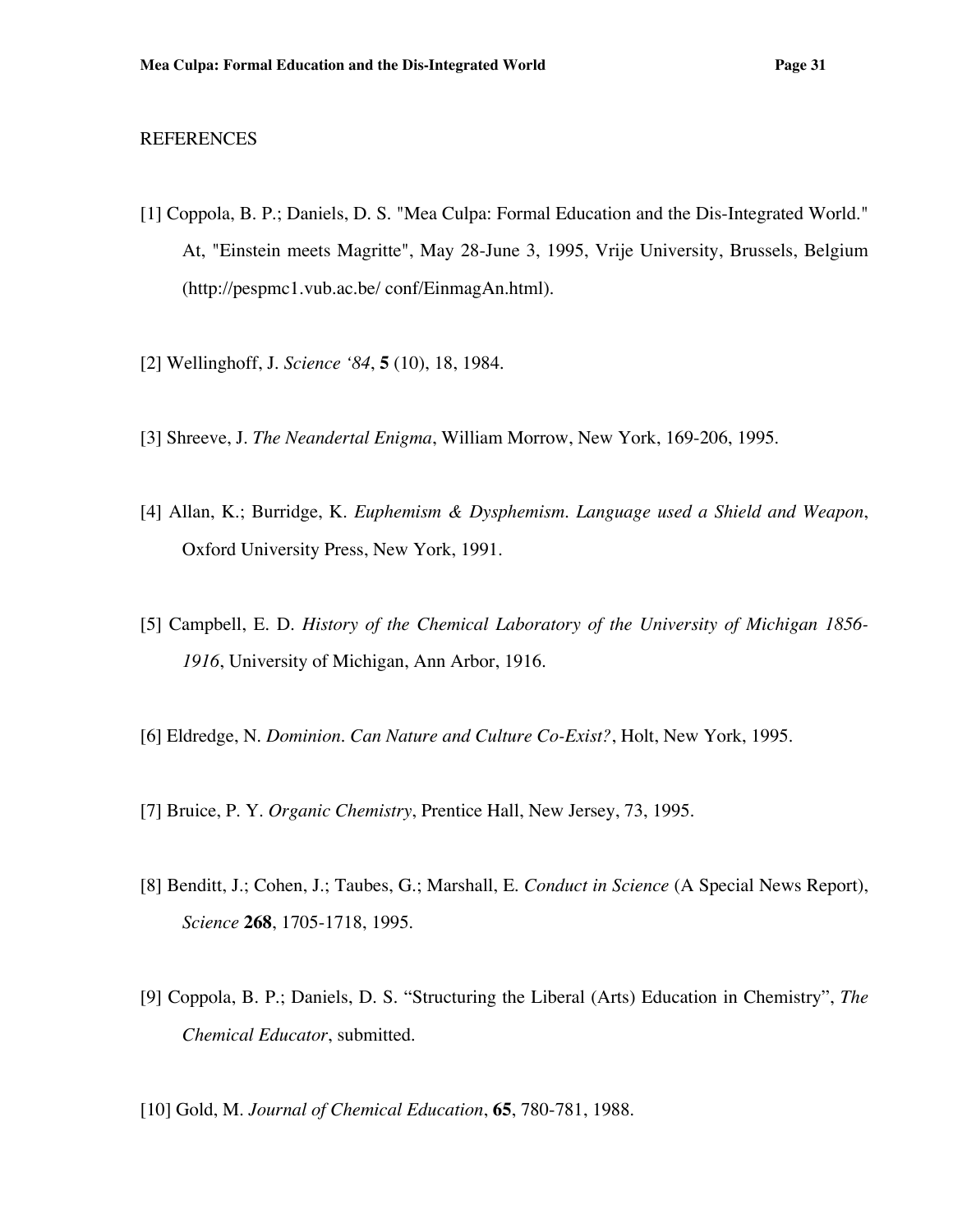- [11] Postman, N. *The End of Education*, Knopf, New York, 1995.
- [12] Dennett, D. C. *Darwin's Dangerous Idea. Evolution and the Meanings of Life*, Simon and Schuster, New York, 1995.
- [13] Weinberg, S. *Dreams of a Final Theory*, Pantheon, New York, 1992.
- [14] Carson, A. "The Nobel Legacy", Detroit: WTVS (PBS)/56 (May 10, 1995).
- [15] Polanyi, M. *The Tacit Dimension*, Doubleday, New York, 19, 1966.
- [16] Goleman, D. *Emotional Intellegence*, Bantam, New York, 285-286, 1995.
- [17] Coppola, B. P.; Smith, D. H. "A Case for Ethics", *Journal of Chemical Education*, in press.
- [17] Lévy-Leblond, J.-M. "About Misunderstandings about Misunderstandings" *Public Understanding of Science*, **1**, 17-21, 1992.
- [18] Gablik, S. *Magritte*, Thames and Hudson, New York, 124-144, 1991. (see also: http://www.westwind/magritte/ gallery/)
- [19] Lavoisier, A. *Traité élémentaire de Chimie* (2nd Ed.) Vol. 1, Cuchet, Paris, 1-32, 1793.
- [20] Heisenberg, W. *The Physicist's Conception of Nature*, Pomerans, A. J., trans., Westport, Greenwood Press, 29, 1958.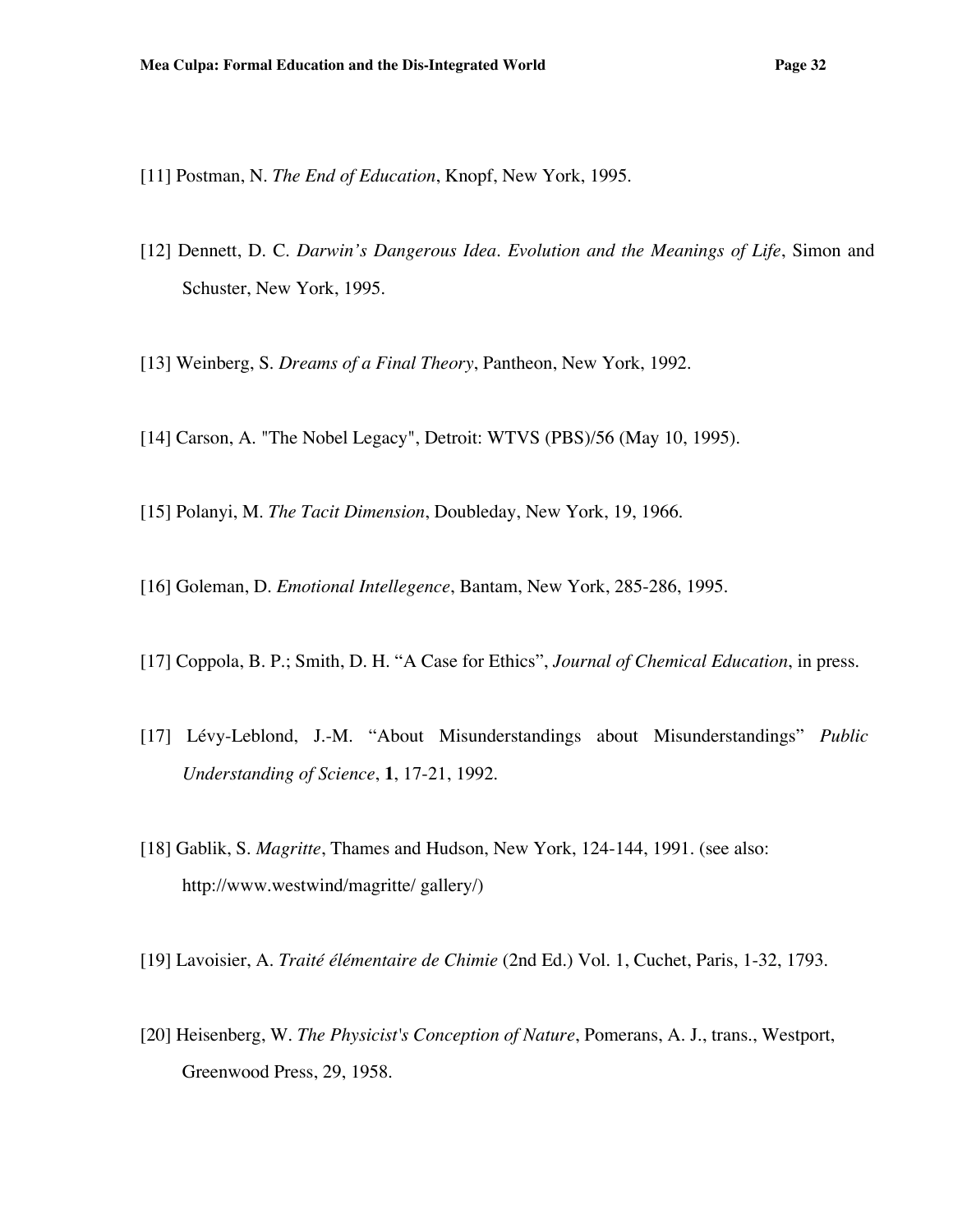- [21] Bickerton, D. *Language and Human Behavior*, Univeristy of Washington Press, Seattle, 1995.
- [22] Schneer, C. J. *The Search for Order*, Harper & Brothers, New York, 1960.
- [23] Johnson, G. *Fire in the Mind. Science, Faith, and the Search for Order*, Knopf, New York, 1995.
- [24] van Nisselroij, F. E. H. " 'Structure and Reactivity': Education of Tomorrow in Action", Nijmegen, KUN Department of Chemistry Didactics, 1995.
- [25] Smith, R. B. *Why Business Needs the Liberal Arts*, University of Michigan, Ann Arbor, MI, October 29, 1985.
- [26] Hoffmann, R. *The Same and Not the Same*, Columbia University Press, New York, 1995.
- [28] Hoffmann, R.; Coppola, B. P.: forthcoming, "Some Heretical Thoughts on What Our Students are Telling Us, or Learning from What We Don't Want to Hear, manuscript in preparation.
- [29] Purcell, R.; Gould, S. J. "Double Entendre" *The Sciences*, **35**(4), 36-37, 1995.
- [30] Carroll, L. *Alice's Adventures in Wonderland and Through the Looking-Glass*, George W. Jacobs, Philadelphia, 257-258, 1915.
- [31] Kovac, J. *The Ethical Chemist*, University of Tennessee Chemistry Department, Knoxville, 1993.